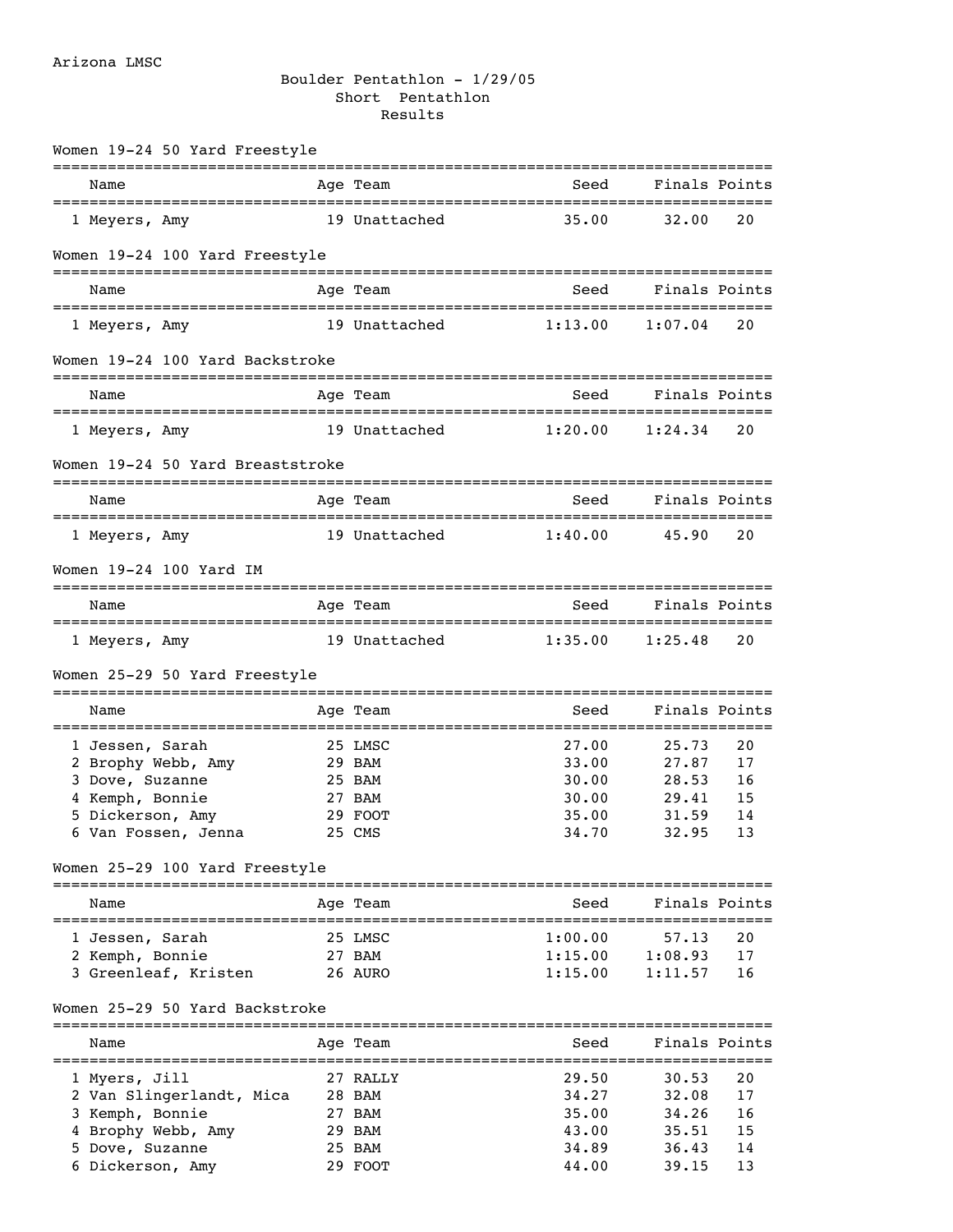| 7 Van Fossen, Jenna                     | 25 CMS             | 38.00                                  | 39.23              | 12            |
|-----------------------------------------|--------------------|----------------------------------------|--------------------|---------------|
| 8 Karnell, Mariam                       | 26 CMS             | NΤ                                     | 41.27              | 11            |
| Women 25-29 100 Yard Backstroke         |                    |                                        |                    |               |
| Name                                    | Age Team           | Seed                                   | Finals Points      |               |
| 1 Myers, Jill                           | 27 RALLY           | 1:08.00                                | 1:08.17            | 20            |
| 2 Greenleaf, Kristen 26 AURO            |                    | 1:18.00                                | 1:28.58            | 17            |
|                                         |                    |                                        |                    |               |
| Women 25-29 50 Yard Breaststroke        |                    |                                        |                    |               |
| Name                                    | Age Team           | Seed                                   | Finals Points      |               |
| 1 Brophy Webb, Amy                      | 29 BAM             | 44.00                                  | 36.69              | 20            |
| 2 Dove, Suzanne                         | 25 BAM             | 40.00                                  | 38.40              | 17            |
| 3 Karnell, Mariam                       | 26 CMS             | NΤ                                     | 38.77              | 16            |
| 4 Van Fossen, Jenna                     | 25 CMS             | 48.20                                  | 42.30              | 15            |
| 5 Dickerson, Amy                        | 29 FOOT            | 50.00                                  | 43.60              | 14            |
|                                         |                    |                                        |                    |               |
| Women 25-29 100 Yard Breaststroke       |                    |                                        |                    |               |
| Name                                    | Age Team           | Seed                                   | Finals Points      |               |
| 1 Jessen, Sarah                         | 25 LMSC            | 1:19.00                                | 1:16.81            | 20            |
| 2 Karnell, Mariam                       | 26 CMS             | ΝT                                     | 1:24.55            | 17            |
| 3 Greenleaf, Kristen 26 AURO            |                    | 1:25.00                                | 1:25.61            | 16            |
| Women 25-29 50 Yard Butterfly           |                    |                                        |                    |               |
| Name                                    | Age Team           | Seed                                   | Finals Points      |               |
| 1 Myers, Jill                           | 27 RALLY           | 29.50                                  | 29.17              | 20            |
| 2 Brophy Webb, Amy                      | 29 BAM             | 40.00                                  | 32.41              | 17            |
| 3 Dove, Suzanne                         | 25 BAM             | 36.00                                  | 32.61              | 16            |
| 4 Van Fossen, Jenna                     | 25 CMS             | 42.40                                  | 35.91              | 15            |
| 5 Green, Monica                         | 28 BAM             | 40.00                                  | 39.37              | 14            |
| Women 25-29 100 Yard Butterfly          |                    |                                        |                    |               |
|                                         |                    |                                        |                    |               |
| Name                                    |                    |                                        |                    |               |
|                                         | Age Team           | Seed                                   | Finals Points      |               |
| 1 Van Slingerlandt, Mica                | 28 BAM             | 1:03.00                                | 1:04.31            | 20            |
| 2 Jessen, Sarah                         | 25 LMSC            | 1:14.00                                | 1:07.45            | 17            |
| 3 Myers, Jill                           | 27 RALLY           |                                        | 1:08.09            | 16            |
| 4 Greenleaf, Kristen                    | 26 AURO            | 1:10.00<br>1:20.50                     | 1:20.19            | 15            |
| Women 25-29 100 Yard IM                 |                    |                                        |                    |               |
| Name                                    | Age Team           | Seed                                   |                    | Finals Points |
|                                         |                    |                                        |                    |               |
| 1 Myers, Jill                           | 27 RALLY           | 1:10.00                                | 1:09.16            | 20            |
| 2 Brophy Webb, Amy                      | 29 BAM             | 1:25.00                                | 1:14.26            | 17            |
| 3 Dove, Suzanne                         | 25 BAM             | 1:20.00                                | 1:14.43            | 16            |
| 4 Van Fossen, Jenna                     | 25 CMS             | 1:35.00                                | 1:21.39            | 15            |
| 5 Dickerson, Amy                        | 29 FOOT            | 1:29.00                                | 1:23.81            | 14            |
| Women 25-29 200 Yard IM                 |                    | ====================================== |                    |               |
| Name                                    | Age Team           | Seed                                   | Finals Points      |               |
|                                         |                    |                                        |                    | ========      |
| 1 Van Slingerlandt, Mica                | 28 BAM             | 2:20.00                                | 2:19.95            | 20            |
| 2 Jessen, Sarah<br>3 Greenleaf, Kristen | 25 LMSC<br>26 AURO | 2:35.00<br>2:50.10                     | 2:28.40<br>2:48.75 | 17<br>16      |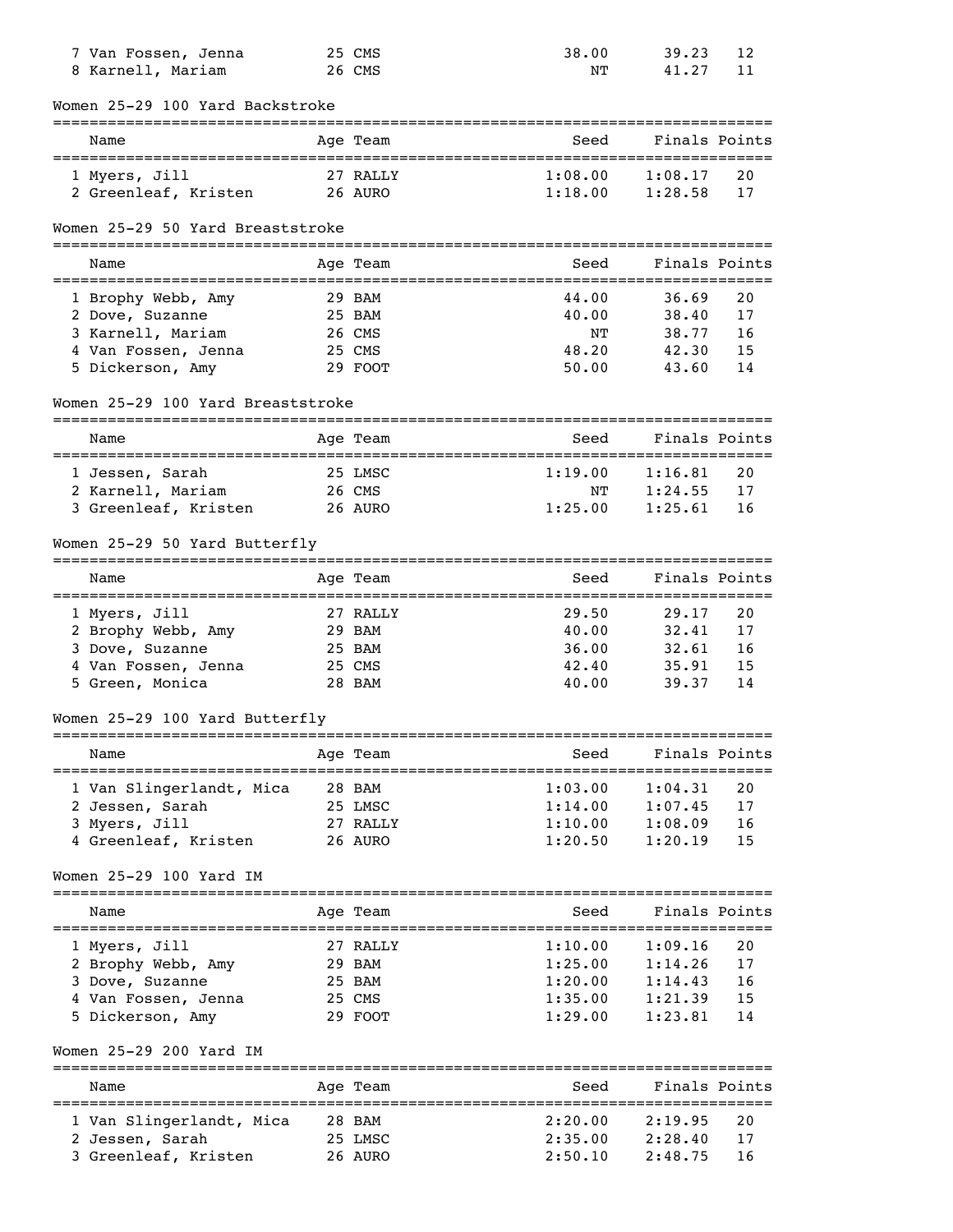| Women 30-34 50 Yard Freestyle      |          |               |                                  |               |    |
|------------------------------------|----------|---------------|----------------------------------|---------------|----|
| Name                               |          | Age Team      | :=======================<br>Seed | Finals Points |    |
| 1 Skoff, Sara                      |          | 32 BAM        | 39.96                            | 28.81         | 20 |
| 2 Baumann, Kari                    |          | 32 GREEL      | 33.20                            | 34.23         | 17 |
| Women 30-34 100 Yard Freestyle     |          |               |                                  |               |    |
| Name                               |          | Age Team      | Seed                             | Finals Points |    |
| 1 Moss, Bonnie                     |          | 33 Unattached | ΝT                               | 56.51         | 20 |
| 2 McCann, Christy                  |          | 34 BAM        | 59.00                            | 59.53         | 17 |
| 3 Barwick, Katherine               |          | 33 Unattached | 1:10.00                          | 1:00.99       | 16 |
| Women 30-34 50 Yard Backstroke     |          |               |                                  |               |    |
| Name                               |          | Age Team      | Seed                             | Finals Points |    |
| 1 Baumann, Kari                    |          | 32 GREEL      | 41.30                            | 42.59         | 20 |
| Women 30-34 100 Yard Backstroke    |          |               |                                  |               |    |
| Name                               | ======== | Age Team      | Seed                             | Finals Points |    |
| 1 McCann, Christy                  |          | 34 BAM        | 1:10.00                          | 1:09.86       | 20 |
| 2 Barwick, Katherine               |          | 33 Unattached | 1:24.00                          | 1:15.93       | 17 |
| Women 30-34 50 Yard Breaststroke   |          |               |                                  |               |    |
| Name                               |          | Age Team      | Seed                             | Finals Points |    |
| 1 Baumann, Kari                    |          | 32 GREEL      | 48.00                            | 45.17         | 20 |
| Women 30-34 100 Yard Breaststroke  |          |               |                                  |               |    |
| Name                               |          | Age Team      | Seed                             | Finals Points |    |
| 1 McCann, Christy                  |          | 34 BAM        | 1:20.00                          | 1:19.30       | 20 |
| 2 Barwick, Katherine 33 Unattached |          |               | $1:40.00$ $1:24.27$ 17           |               |    |
| Women 30-34 50 Yard Butterfly      |          |               |                                  |               |    |
| Name                               |          | Age Team      | Seed                             | Finals Points |    |
| 1 Skoff, Sara                      |          | 32 BAM        | 30.08                            | 30.06         | 20 |
| 2 Baumann, Kari                    |          | 32 GREEL      | 39.50                            | 39.17         | 17 |
| Women 30-34 100 Yard Butterfly     |          |               |                                  |               |    |
| Name                               |          | Age Team      | Seed                             | Finals Points |    |
| 1 Moss, Bonnie                     |          | 33 Unattached | NΤ                               | 1:01.65       | 20 |
| 2 McCann, Christy                  |          | 34 BAM        | 1:05.00                          | 1:05.57       | 17 |
| 3 Skoff, Sara                      |          | 32 BAM        | 1:05.50                          | 1:05.84       | 16 |
| 4 Barwick, Katherine               |          | 33 Unattached | 1:14.00                          | 1:12.53       | 15 |
| Women 30-34 100 Yard IM            |          |               |                                  |               |    |
| Name                               |          | Age Team      | Seed                             | Finals Points |    |
| 1 Moss, Bonnie                     |          | 33 Unattached | NΤ                               | 1:04.94       | 20 |
| 2 Skoff, Sara                      |          | 32 BAM        | 1:10.10                          | 1:10.74       | 17 |
| 3 Baumann, Kari                    |          | 32 GREEL      | 1:27.00                          | 1:25.55       | 16 |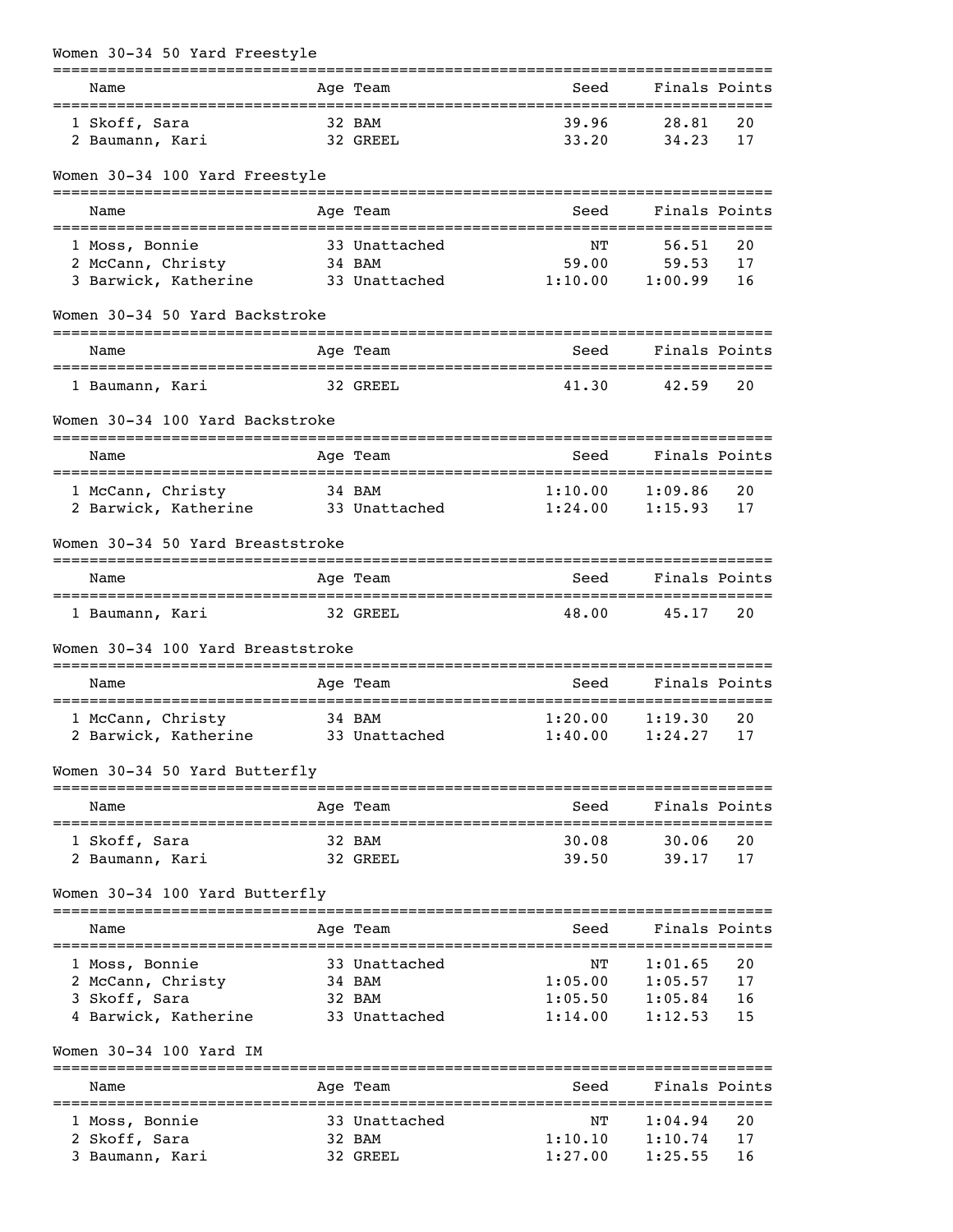| Women 30-34 200 Yard IM                                                      |                         |                     |                       |          |
|------------------------------------------------------------------------------|-------------------------|---------------------|-----------------------|----------|
| :=========================<br>Name<br>====================================== | Age Team                | Seed                | Finals Points         |          |
| 1 Moss, Bonnie                                                               | 33 Unattached           | NΤ                  | 2:19.41               | 20       |
| 2 McCann, Christy                                                            | 34 BAM                  | 2:28.00             | 2:27.36               | 17       |
| 3 Skoff, Sara                                                                | 32 BAM                  | 2:32.60             | 2:32.28               | 16       |
| 4 Barwick, Katherine                                                         | 33 Unattached           | 2:44.00             | 2:38.57               | 15       |
| Women 35-39 50 Yard Freestyle                                                |                         |                     |                       |          |
| Name                                                                         | Age Team                | Seed                | Finals Points         |          |
| 1 Eden, Kim                                                                  | 36 FCLUB                | 29.10               | 28.02                 | 20       |
| 2 Riner, Betsy                                                               | 38 INVR                 | 29.50               | 28.76                 | 17       |
| 3 Beggs, Holly                                                               | 38 RALLY                | 35.00               | 31.33                 | 16       |
| 4 Steitz, Natalie                                                            | 36 GREEL                | 35.00               | 33.40                 | 15       |
| Women 35-39 100 Yard Freestyle                                               |                         |                     |                       |          |
| Name                                                                         | Age Team                | Seed                | Finals Points         |          |
| :====================================<br>1 Von Der Lippe, Susan              | 39 DAWGS                | ==========<br>55.80 | =========<br>54.28    | 20       |
| 2 McKeever, Laura                                                            | 37 BAM                  | 1:02.00             | 59.49                 | 17       |
| 3 Lee, Sarah                                                                 | 38 RALLY                | 1:08.00             | 1:01.77               | 16       |
| 4 Shinn, Jennifer                                                            | 39 BAM                  | 1:07.00             | 1:05.10               | 15       |
| Women 35-39 50 Yard Backstroke                                               |                         |                     |                       |          |
| Name                                                                         | Age Team                | Seed                | Finals Points         |          |
|                                                                              |                         |                     |                       |          |
| 1 Eden, Kim                                                                  | 36 FCLUB                | 35.20<br>39.00      | 34.24<br>36.47        | 20<br>17 |
| 2 Riner, Betsy<br>3 Steitz, Natalie                                          | 38 INVR<br>36 GREEL     | 43.00               | 43.60                 | 16       |
| -- Beggs, Holly                                                              | 38 RALLY                | 48.00               | DQ                    |          |
| Women 35-39 100 Yard Backstroke                                              |                         |                     |                       |          |
| Name                                                                         | Age Team                | Seed                | Finals Points         |          |
|                                                                              |                         | 1:09.00             | 1:08.94               | 20       |
| 1 McKeever, Laura                                                            | 37 BAM                  |                     |                       |          |
| 2 Lee, Sarah                                                                 | 38 RALLY                | 1:15.00             | 1:13.12               | 17<br>16 |
| 3 Shinn, Jennifer                                                            | 39 BAM                  | 1:18.00             | 1:16.45               |          |
| Women 35-39 50 Yard Breaststroke                                             |                         |                     |                       |          |
| Name                                                                         | Age Team                | Seed                | Finals Points         |          |
| 1 Riner, Betsy                                                               | 38 INVR                 | 43.00               | 39.75                 | 20       |
| 2 Eden, Kim                                                                  | 36 FCLUB                | 41.00               | 41.83                 | 17       |
| 3 Steitz, Natalie                                                            | 36 GREEL                | 48.00               | 44.30                 | 16       |
| -- Beggs, Holly                                                              | 38 RALLY                | 45.00               | DQ                    |          |
| Women 35-39 100 Yard Breaststroke                                            |                         |                     |                       |          |
| Name                                                                         | Age Team                | Seed                | Finals Points         |          |
| 1 Von Der Lippe, Susan                                                       | 39 DAWGS                | 1:08.50             | 1:07.25               | 20       |
| 2 Lee, Sarah                                                                 | 38 RALLY                | 1:20.00             | 1:15.77               | 17       |
| 3 Shinn, Jennifer                                                            | 39 BAM                  | 1:30.00             | 1:24.37               | 16       |
| Women 35-39 50 Yard Butterfly                                                |                         |                     |                       |          |
| Name                                                                         | ===========<br>Age Team | Seed                | Finals Points         |          |
|                                                                              |                         |                     | ===================== |          |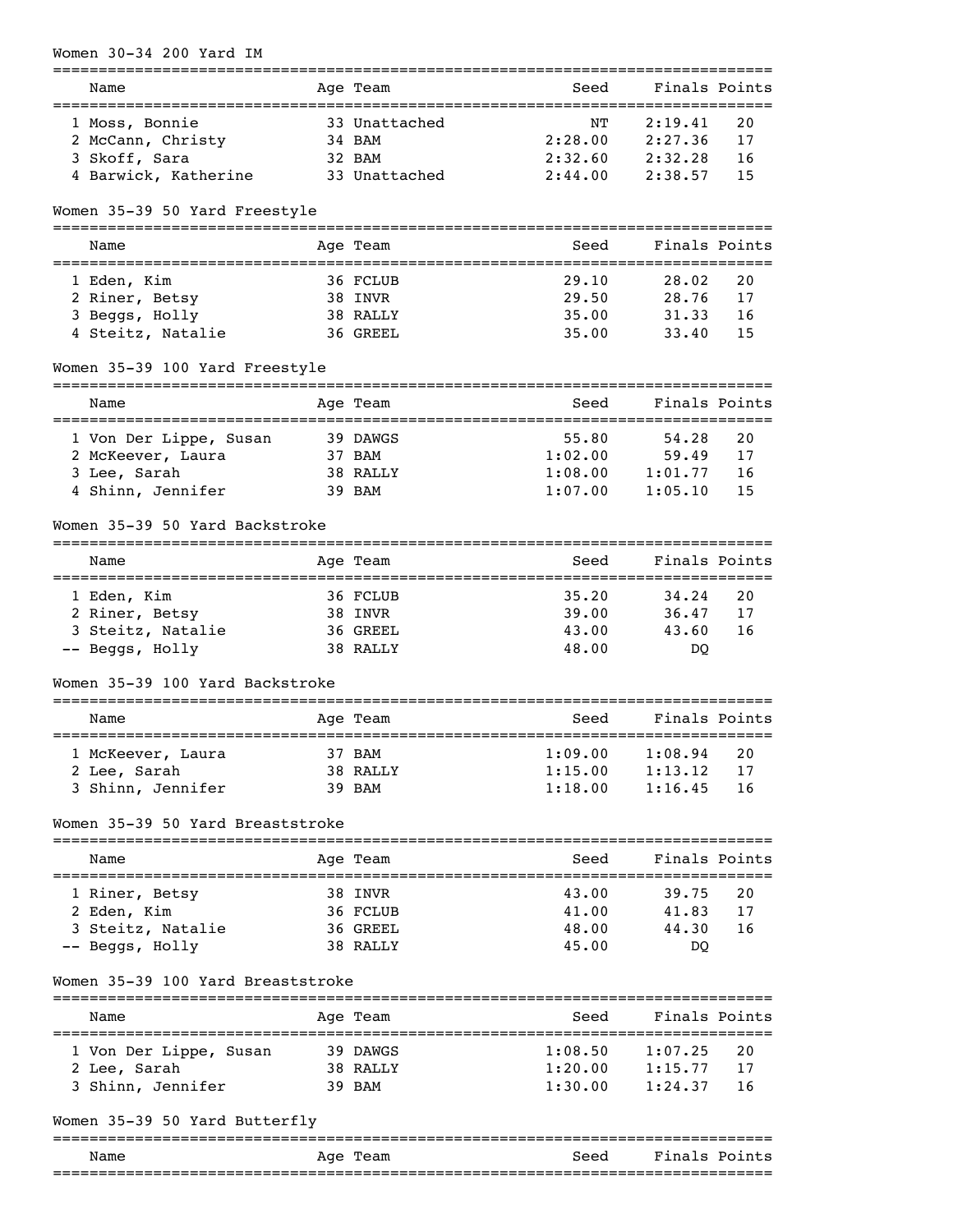| 1 Riner, Betsy                         | 38 INVR                        | 34.00                                         | 31.93          | 20       |
|----------------------------------------|--------------------------------|-----------------------------------------------|----------------|----------|
| 2 Eden, Kim<br>3 Beggs, Holly          | 36 FCLUB                       | 34.20<br>44.00                                | 33.56          | 17<br>16 |
| 4 Steitz, Natalie                      | 38 RALLY<br>36 GREEL           | 45.00                                         | 35.97<br>37.23 | 15       |
|                                        |                                |                                               |                |          |
| Women 35-39 100 Yard Butterfly         |                                |                                               |                |          |
| Name                                   | Age Team                       | Seed                                          | Finals Points  |          |
| 1 Von Der Lippe, Susan                 | 39 DAWGS                       | 58.50                                         | 58.96          | 20       |
| 2 Lee, Sarah                           | 38 RALLY                       | 1:15.00                                       | 1:06.80        | 17       |
| 3 Shinn, Jennifer                      | 39 BAM                         | 1:30.00                                       | 1:20.65        | 16       |
| Women 35-39 100 Yard IM                |                                |                                               |                |          |
| Name                                   | Age Team                       | Seed                                          | Finals Points  |          |
| 1 McKeever, Laura                      | 37 BAM                         | 1:06.00                                       | 1:08.14        | 20       |
| 2 Riner, Betsy                         | 38 INVR                        | 1:22.00                                       | 1:14.57        | 17       |
| 3 Eden, Kim                            | 36 FCLUB                       | 1:16.00                                       | 1:14.66        | 16       |
| 4 Beggs, Holly                         | 38 RALLY                       | 1:45.00                                       | 1:20.93        | 15       |
| 5 Steitz, Natalie                      | 36 GREEL                       | 4:45.00                                       | 1:22.92        | 14       |
| Women 35-39 200 Yard IM                |                                |                                               |                |          |
| Name                                   | Age Team                       | Seed                                          | Finals Points  |          |
| 1 Von Der Lippe, Susan                 | 39 DAWGS                       | -=================================<br>2:12.50 | 2:11.53        | 20       |
| 2 Lee, Sarah                           | 38 RALLY                       | 2:40.00                                       | 2:28.29        | 17       |
| 3 McKeever, Laura                      | 37 BAM                         | 2:25.00                                       | 2:28.96        | 16       |
| 4 Shinn, Jennifer                      | 39 BAM                         | 2:30.00                                       | 2:38.97        | 15       |
|                                        |                                |                                               |                |          |
| Women 40-44 50 Yard Freestyle          |                                |                                               |                |          |
| Name                                   | Age Team                       | Seed                                          | Finals Points  |          |
|                                        |                                |                                               |                |          |
| 1 Shieman, Dana                        | 42 INVR                        | 31.50                                         | 30.79          | 20       |
| 2 Sauls, Catherine                     | 40 THRNT<br>44 INVR            | 31.00<br>35.00                                | 31.50<br>33.69 | 17<br>16 |
| 3 Fletcher, Lynne<br>4 Farrell, Deidre | 40 BAM                         | 36.78                                         | 34.04          | 15       |
| 5 Mayer, Olivia                        | 40 Unattached                  | 34.30                                         | 34.47          | 14       |
| 6 Bracy, Nadine                        | 42 Unattached                  | 40.00                                         | 38.97          | 13       |
| Women 40-44 100 Yard Freestyle         |                                |                                               |                |          |
| Name                                   | Age Team                       | Seed                                          | Finals Points  |          |
| 1 Crouch, Kim                          | 43 RALLY                       | 1:02.50                                       | 59.80          | 20       |
| 2 Barrows, Lorraine                    | 41 LMSC                        | 1:04.00                                       | 1:04.27        | 17       |
| 3 Vanderpool, Nicole                   | 40 INVR                        | 1:04.60                                       | 1:04.46        | 16       |
| 4 Nolte, Susan                         | 43 INVR                        | $1:12.00$ $1:12.53$                           |                | 15       |
| 5 Farrell, Deidre                      | 40 BAM                         | 1:21.90                                       | 1:14.78        | 14       |
| 6 Braun, Cynthia                       | 44 CMS                         | 1:20.00                                       | 1:17.74        | 13       |
| Women 40-44 50 Yard Backstroke         |                                |                                               |                |          |
| Name                                   | Age Team                       | Seed                                          | Finals Points  |          |
| 1 Shieman, Dana                        | 42 INVR                        | 40.60                                         | 40.38          | 20       |
| 2 Sauls, Catherine                     | 40 THRNT                       | 41.50                                         | 40.97          | 17       |
| 3 Fletcher, Lynne                      | 44 INVR                        | 42.00                                         | 41.26          | 16       |
| 4 Mayer, Olivia<br>5 Bracy, Nadine     | 40 Unattached<br>42 Unattached | 45.20<br>50.00                                | 44.57<br>48.82 | 15<br>14 |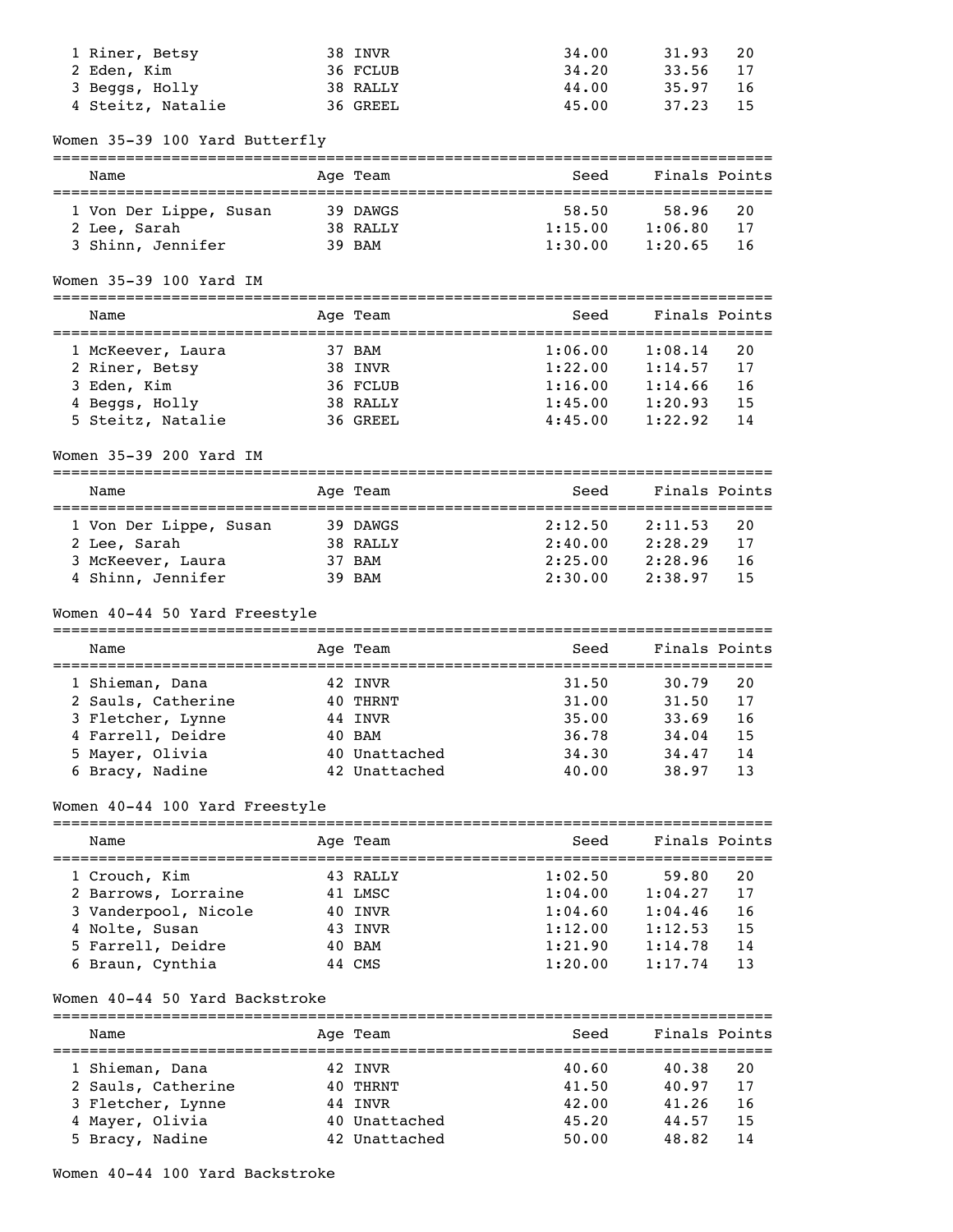|                                                              | -------       |                                               |               |    |
|--------------------------------------------------------------|---------------|-----------------------------------------------|---------------|----|
| Name                                                         | Age Team      | Seed<br>===================================== | Finals Points |    |
| 1 Crouch, Kim                                                | 43 RALLY      | 1:15.50                                       | 1:13.77       | 20 |
| 2 Barrows, Lorraine                                          | 41 LMSC       | 1:14.00                                       | 1:15.43       | 17 |
| 3 Vanderpool, Nicole                                         | 40 INVR       | 1:15.40                                       | 1:18.30       | 16 |
| 4 Nolte, Susan                                               | 43 INVR       | 1:27.00                                       | 1:28.00       | 15 |
| 5 Braun, Cynthia                                             | 44 CMS        | 1:30.00                                       | 1:35.27       | 14 |
|                                                              |               |                                               |               |    |
| Women 40-44 50 Yard Breaststroke                             |               |                                               |               |    |
| Name                                                         | Age Team      | Seed<br>===================================   | Finals Points |    |
| 1 Sauls, Catherine                                           | 40 THRNT      | 40.50                                         | 40.98         | 20 |
| 2 Fletcher, Lynne                                            | 44 INVR       | 45.00                                         | 43.05         | 17 |
| 3 Shieman, Dana                                              | 42 INVR       | 44.40                                         | 43.41         | 16 |
| 4 Farrell, Deidre                                            | 40 BAM        | 55.55                                         | 45.50         | 15 |
| 5 Mayer, Olivia                                              | 40 Unattached | 48.20                                         | 45.73         | 14 |
| 6 Bracy, Nadine                                              | 42 Unattached | 54.00                                         | 51.56         | 13 |
| Women 40-44 100 Yard Breaststroke                            |               |                                               |               |    |
| Name                                                         | Age Team      | Seed                                          | Finals Points |    |
| 1 Crouch, Kim                                                | 43 RALLY      | 1:17.50                                       | 1:14.81       | 20 |
| 2 Barrows, Lorraine                                          | 41 LMSC       | 1:22.00                                       | 1:21.77       | 17 |
| 3 Nolte, Susan                                               | 43 INVR       | 1:31.00                                       | 1:30.26       | 16 |
|                                                              |               |                                               |               |    |
| 4 Vanderpool, Nicole                                         | 40 INVR       | 1:40.30                                       | 1:31.56       | 15 |
| 5 Braun, Cynthia                                             | 44 CMS        | 1:40.00                                       | 1:36.43       | 14 |
| 6 Bracy, Nadine                                              | 42 Unattached | 1:55.00                                       | 1:49.83       | 13 |
| Women 40-44 50 Yard Butterfly                                |               |                                               |               |    |
| Name                                                         | Age Team      | Seed                                          | Finals Points |    |
| 1 Shieman, Dana                                              | 42 INVR       | 37.50                                         | 35.52         | 20 |
| 2 Sauls, Catherine                                           | 40 THRNT      | 36.00                                         | 36.15         | 17 |
| 3 Farrell, Deidre                                            | 40 BAM        | 42.77                                         | 37.34         | 16 |
| 4 Mayer, Olivia                                              | 40 Unattached | 41.00                                         | 38.99         | 15 |
| 5 Fletcher, Lynne                                            | 44 INVR       | NΤ                                            | 39.84         | 14 |
|                                                              |               |                                               |               |    |
| Women 40-44 100 Yard Butterfly<br>========================== | ============  |                                               |               |    |
| Name                                                         | Aqe Team      | Seed                                          | Finals Points |    |
| 1 Crouch, Kim                                                | 43 RALLY      | 1:09.50                                       | 1:08.06       | 20 |
| 2 Vanderpool, Nicole                                         | 40 INVR       | 1:10.40                                       | 1:12.73       | 17 |
| 3 Barrows, Lorraine                                          | 41 LMSC       | 1:14.00                                       | 1:13.87       | 16 |
| 4 Nolte, Susan                                               | 43 INVR       | 1:25.00                                       | 1:25.56       | 15 |
| 5 Braun, Cynthia                                             | 44 CMS        | 1:25.00                                       | 1:34.25       | 14 |
| Women $40-44$ 100 Yard IM                                    |               |                                               |               |    |
| =============================<br>Name                        | Age Team      | Seed                                          | Finals Points |    |
| 1 Sauls, Catherine                                           | 40 THRNT      | 1:20.00                                       | 1:21.03       | 20 |
| 2 Fletcher, Lynne                                            | 44 INVR       | 1:29.00                                       | 1:23.54       | 17 |
|                                                              |               |                                               |               |    |
| 3 Shieman, Dana                                              | 42 INVR       | 1:26.40                                       | 1:26.27       | 16 |
| 4 Farrell, Deidre                                            | 40 BAM        | 1:43.70                                       | 1:26.90       | 15 |
| 5 Mayer, Olivia                                              | 40 Unattached | 1:28.00                                       | 1:30.12       | 14 |
| 6 Bracy, Nadine                                              | 42 Unattached | 1:50.00                                       | 1:44.26       | 13 |
| Women 40-44 200 Yard IM                                      |               |                                               |               |    |
|                                                              |               |                                               |               |    |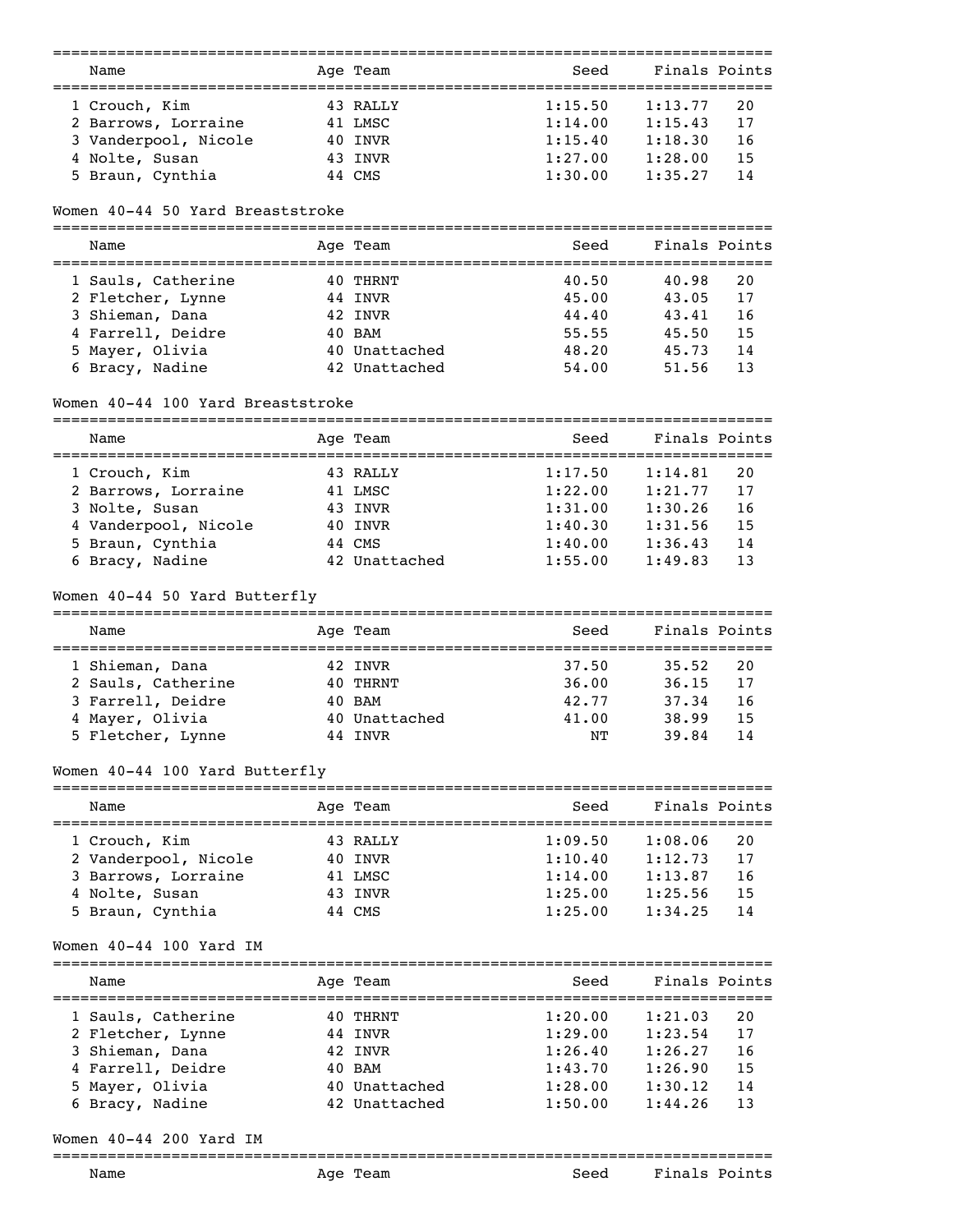|                                                   |                                              |                                         | ==============                |    |
|---------------------------------------------------|----------------------------------------------|-----------------------------------------|-------------------------------|----|
| 1 Crouch, Kim                                     | 43 RALLY                                     | 2:32.50                                 | 2:28.22                       | 20 |
| 2 Barrows, Lorraine                               | 41 LMSC                                      | 2:40.00                                 | 2:37.44                       | 17 |
| 3 Vanderpool, Nicole                              | 40 INVR                                      | 2:40.50                                 | 2:40.47                       | 16 |
| 4 Nolte, Susan                                    | 43 INVR                                      | 2:56.00                                 | 2:55.04                       | 15 |
| 5 Braun, Cynthia                                  | 44 CMS                                       | 3:18.00                                 | 3:11.88                       | 14 |
| Women 45-49 50 Yard Freestyle                     |                                              |                                         |                               |    |
| Name                                              | Age Team                                     | Seed                                    | Finals Points                 |    |
| 1 Pyle, Rebecca                                   | 48 SSUB                                      | 32.00                                   | 31.16                         | 20 |
| 2 Griffith, Sue                                   | 48 BAM                                       | 35.00                                   | 31.99                         | 17 |
| 3 McCoy, MJ                                       | 46 BAM                                       | 33.78                                   | 33.37                         | 16 |
| 4 Chidester, Victoria                             | 48 Unattached                                | 37.00                                   | 33.71                         | 15 |
| 5 Velte, Beverly                                  | 45 PPY                                       | 40.92                                   | 41.43                         | 14 |
| Women 45-49 100 Yard Freestyle                    |                                              |                                         |                               |    |
| Name                                              | ========<br>Age Team                         | Seed                                    | Finals Points                 |    |
| 1 Drozda, Cathy                                   | 45 THRNT                                     | ==============================<br>59.50 | 59.57                         | 20 |
| 2 Pyle, Rebecca                                   | 48 SSUB                                      | 1:08.00                                 | 1:07.06                       | 17 |
| 3 Chidester, Victoria                             | 48 Unattached                                | 1:15.00                                 | 1:13.10                       | 16 |
| 4 McInerney, Melissa                              | 46 Unattached                                | 1:10.00                                 | 1:14.63                       | 15 |
| 5 Velte, Beverly                                  | 45 PPY                                       | 1:47.30                                 | 1:35.94                       | 14 |
| Women 45-49 50 Yard Backstroke                    |                                              |                                         |                               |    |
|                                                   |                                              |                                         |                               |    |
| Name                                              | Age Team                                     | Seed                                    | Finals Points                 |    |
| 1 Chidester, Victoria                             | 48 Unattached                                | 40.00                                   | 37.70                         | 20 |
| 2 Griffith, Sue                                   | 48 BAM                                       | 40.00                                   | 38.10                         | 17 |
| 3 McCoy, MJ                                       | 46 BAM                                       | 38.21                                   | 39.37                         | 16 |
| Women 45-49 100 Yard Backstroke                   |                                              |                                         |                               |    |
| Name                                              | Age Team                                     | Seed                                    | Finals Points                 |    |
| 1 Drozda, Cathy                                   | 45 THRNT                                     | 1:12.00                                 | 1:12.43                       | 20 |
| 2 Chidester, Victoria                             | 48 Unattached                                | 1:23.00                                 | 1:23.84                       | 17 |
| 3 Pyle, Rebecca                                   | 48 SSUB                                      | 1:18.00                                 | 1:30.68                       | 16 |
| Women 45-49 50 Yard Breaststroke                  |                                              |                                         |                               |    |
| Name                                              | Age Team                                     | Seed                                    | Finals Points                 |    |
| ==========================<br>1 McCoy, MJ         | ==================================<br>46 BAM | 42.00                                   | ====================<br>44.04 | 20 |
| 2 Griffith, Sue                                   | 48 BAM                                       | 45.00                                   | 44.12                         | 17 |
| 3 Velte, Beverly                                  | 45 PPY                                       | 54.21                                   | 51.46                         | 16 |
| Women 45-49 100 Yard Breaststroke                 |                                              |                                         |                               |    |
| Name                                              | Age Team                                     | Seed                                    | Finals Points                 |    |
|                                                   |                                              |                                         |                               |    |
| 1 Drozda, Cathy                                   | 45 THRNT                                     | 1:19.00                                 | 1:16.66                       | 20 |
| 2 McInerney, Melissa                              | 46 Unattached                                | 1:40.00                                 | 1:38.29                       | 17 |
| Women 45-49 50 Yard Butterfly                     |                                              |                                         |                               |    |
| Name                                              | =========<br>Age Team                        | Seed                                    | Finals Points                 |    |
| ==============================<br>1 Pyle, Rebecca | 48 SSUB                                      | 34.00                                   | 33.47                         | 20 |
| 2 Chidester, Victoria                             | 48 Unattached                                | 38.00                                   | 36.92                         | 17 |
| 3 Griffith, Sue                                   | 48 BAM                                       | 40.00                                   | 36.93                         | 16 |
|                                                   |                                              |                                         |                               |    |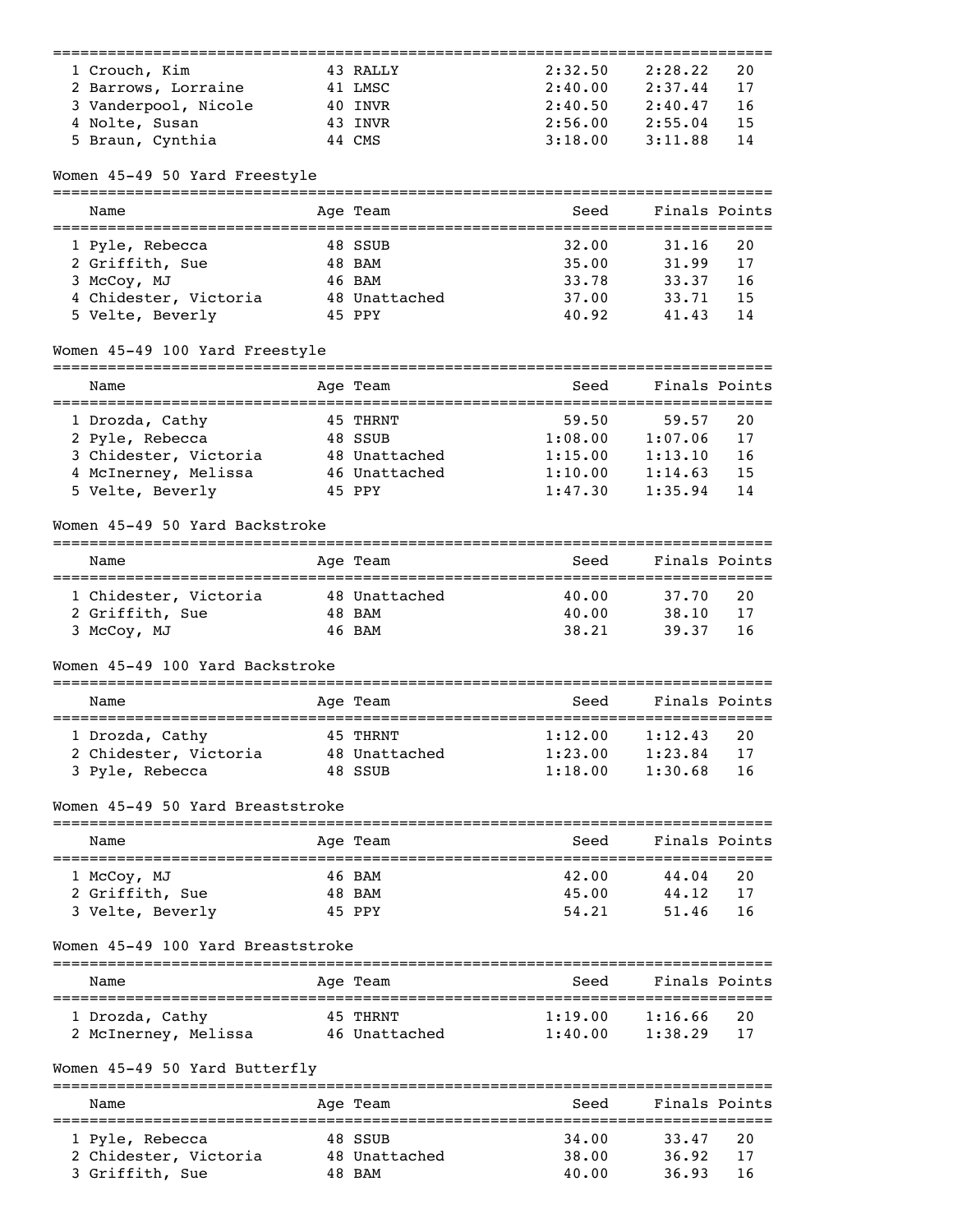| 4 McCoy, MJ                                           |              | 46 BAM                   | 39.93                                     | 38.80              | 15       |
|-------------------------------------------------------|--------------|--------------------------|-------------------------------------------|--------------------|----------|
| Women 45-49 100 Yard Butterfly                        |              |                          |                                           |                    |          |
| Name                                                  |              | Age Team                 | Seed                                      | Finals Points      |          |
| 1 Pyle, Rebecca                                       |              | 48 SSUB                  | 1:18.00                                   | 1:18.09            | 20       |
| Women 45-49 100 Yard IM                               |              |                          |                                           |                    |          |
| Name<br>==================================            |              | Age Team                 | Seed<br>================================= | Finals Points      |          |
| 1 Griffith, Sue<br>2 McCoy, MJ                        |              | 48 BAM<br>46 BAM         | 1:22.00<br>1:23.10                        | 1:22.60<br>1:23.72 | 20<br>17 |
| Women 45-49 200 Yard IM                               |              |                          |                                           |                    |          |
| Name                                                  |              | Age Team                 | Seed                                      | Finals Points      |          |
| 1 Drozda, Cathy<br>2 McInerney, Melissa 46 Unattached |              | 45 THRNT                 | 2:40.00<br>2:40.00                        | 2:34.21<br>3:12.13 | 20<br>17 |
| Women 50-54 50 Yard Freestyle                         |              |                          |                                           |                    |          |
| Name                                                  |              | Age Team                 | Seed                                      | Finals Points      |          |
| 1 Rosener, Karen<br>2 Slavec, Deborah                 |              | 51 Unattached<br>51 SSUB | 29.90<br>33.40                            | 28.63<br>33.49     | 20<br>17 |
| Women 50-54 100 Yard Freestyle                        |              |                          |                                           |                    |          |
| Name                                                  | ============ | Age Team                 | Seed                                      | Finals Points      |          |
| 1 Kaliski, Katie                                      | 50 BAM       |                          | 1:22.00                                   | 1:22.30            | 20       |
| Women 50-54 50 Yard Backstroke                        |              |                          |                                           |                    |          |
| Name                                                  |              | Age Team                 | Seed                                      | Finals Points      |          |
| 1 Slavec, Deborah                                     |              | 51 SSUB                  | 46.60                                     | 44.46              | 20       |
| Women 50-54 100 Yard Backstroke                       |              |                          |                                           |                    |          |
| Name                                                  |              | Age Team                 | Seed                                      | Finals Points      |          |
| 1 Kaliski, Katie                                      |              | 50 BAM                   | 1:50.00                                   | 1:41.78            | 20       |
| Women 50-54 50 Yard Breaststroke                      |              |                          |                                           |                    |          |
| Name                                                  |              | Age Team                 | Seed                                      | Finals Points      |          |
| 1 Rosener, Karen<br>2 Slavec, Deborah                 |              | 51 Unattached<br>51 SSUB | 38.90<br>46.20                            | 38.61<br>44.74     | 20<br>17 |
| Women 50-54 100 Yard Breaststroke                     |              |                          |                                           |                    |          |
| Name                                                  |              | Age Team                 | Seed                                      | Finals Points      |          |
| 1 Kaliski, Katie                                      |              | 50 BAM                   | 1:43.90                                   | 1:31.91            | 20       |
| Women 50-54 50 Yard Butterfly                         |              |                          |                                           |                    |          |
| Name                                                  |              | Age Team                 | Seed                                      | Finals Points      |          |
| 1 Rosener, Karen                                      |              | 51 Unattached            | 31.50                                     | 30.68              | 20       |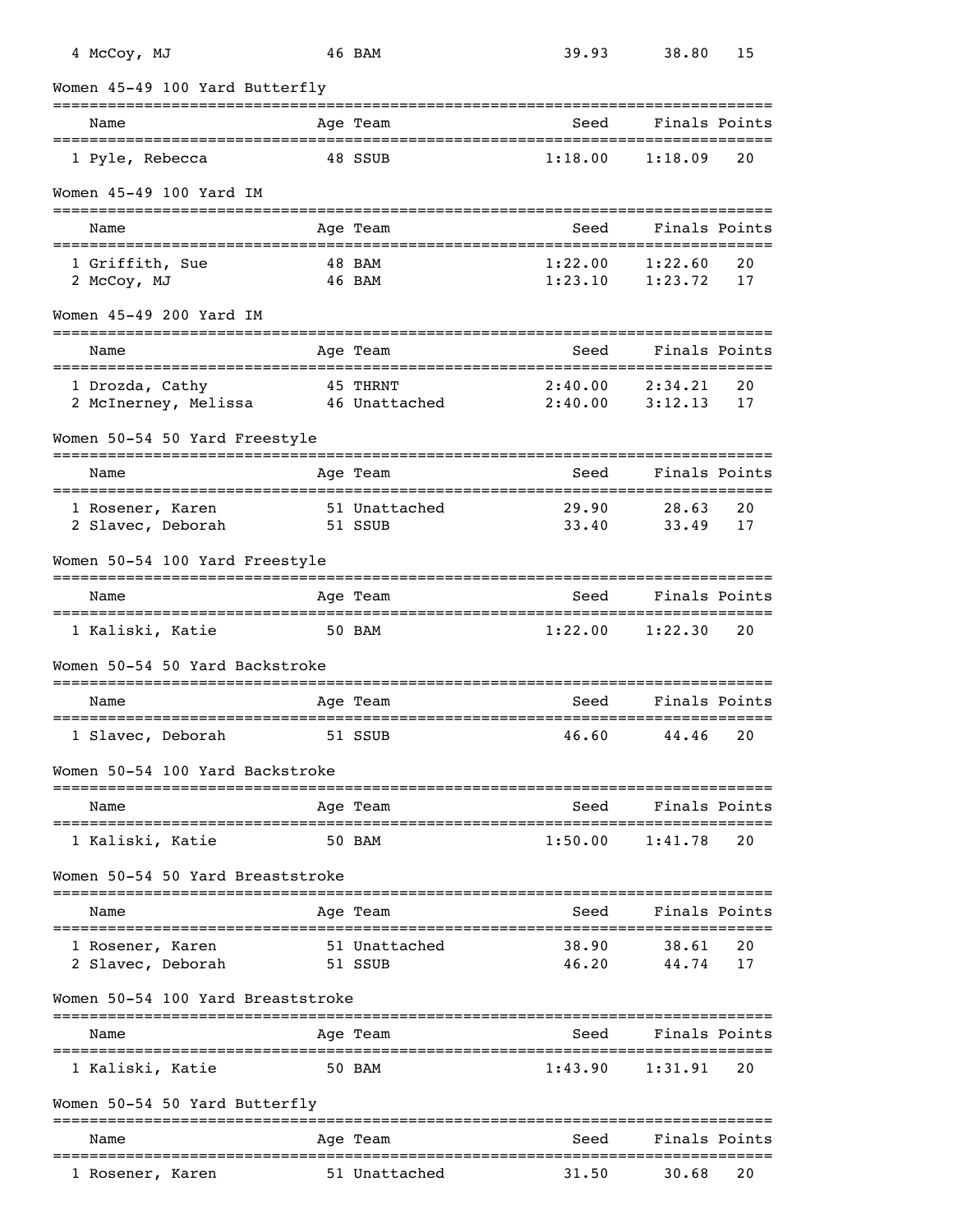| 2 Kaliski, Katie<br>3 Slavec, Deborah | 50 BAM<br>51 SSUB           | 45.00<br>47.10     | 46.94<br>47.65     | 17<br>16 |
|---------------------------------------|-----------------------------|--------------------|--------------------|----------|
| Women 50-54 100 Yard IM               |                             |                    |                    |          |
| Name                                  | Age Team                    | Seed               | Finals Points      |          |
| 1 Rosener, Karen<br>2 Slavec, Deborah | 51 Unattached<br>51 SSUB    | 1:16.00<br>1:40.00 | 1:14.56<br>1:39.41 | 20<br>17 |
| Women 50-54 200 Yard IM               |                             |                    |                    |          |
| Name                                  | Age Team                    | Seed               | Finals Points      |          |
| 1 Kaliski, Katie                      | 50 BAM                      | 3:15.00            | 3:17.65            | 20       |
| Women 55-59 100 Yard Freestyle        |                             |                    |                    |          |
| ==================<br>Name            | Age Team                    | Seed               | Finals Points      |          |
| 1 Young, Lydia                        | 56 Unattached               | 1:20.30            | 1:24.43            | 20       |
| Women 55-59 100 Yard Backstroke       |                             |                    |                    |          |
| Name                                  | Age Team                    | Seed               | Finals Points      |          |
| 1 Young, Lydia                        | 56 Unattached               | 1:35.50            | 1:39.90            | 20       |
| Women 55-59 100 Yard Breaststroke     |                             |                    |                    |          |
| Name                                  | Age Team                    | Seed               | Finals Points      |          |
| 1 Young, Lydia                        | 56 Unattached               | 1:41.60            | 1:44.47            | 20       |
| Women 55-59 100 Yard Butterfly        |                             |                    |                    |          |
| Name                                  | Age Team                    | Seed               | Finals Points      |          |
| 1 Young, Lydia                        | 56 Unattached               | 1:40.60            | 1:38.59            | 20       |
| Women 55-59 200 Yard IM               |                             |                    |                    |          |
| Name                                  | Age Team                    | Seed               | Finals Points      |          |
| --------------<br>l Young, Lydia      | 56 Unattached               | 3:24.00            | 3:26.56            | 20       |
| Women 60-64 50 Yard Freestyle         |                             |                    |                    |          |
| Name                                  | Age Team                    | Seed               | Finals Points      |          |
| 1 Zentgraf, Karen                     | 63 BAM                      | 46.00              | 41.41              | 20       |
| Women 60-64 50 Yard Backstroke        |                             |                    |                    |          |
| Name                                  | Age Team                    | Seed               | Finals Points      |          |
| 1 Zentgraf, Karen                     | 63 BAM                      | 48.00              | 47.87              | 20       |
| Women 60-64 50 Yard Breaststroke      |                             |                    |                    |          |
| Name                                  | ===============<br>Age Team | Seed               | Finals Points      |          |
|                                       |                             |                    |                    |          |
| 1 Zentgraf, Karen                     | 63 BAM                      | 57.00              | 53.19              | 20       |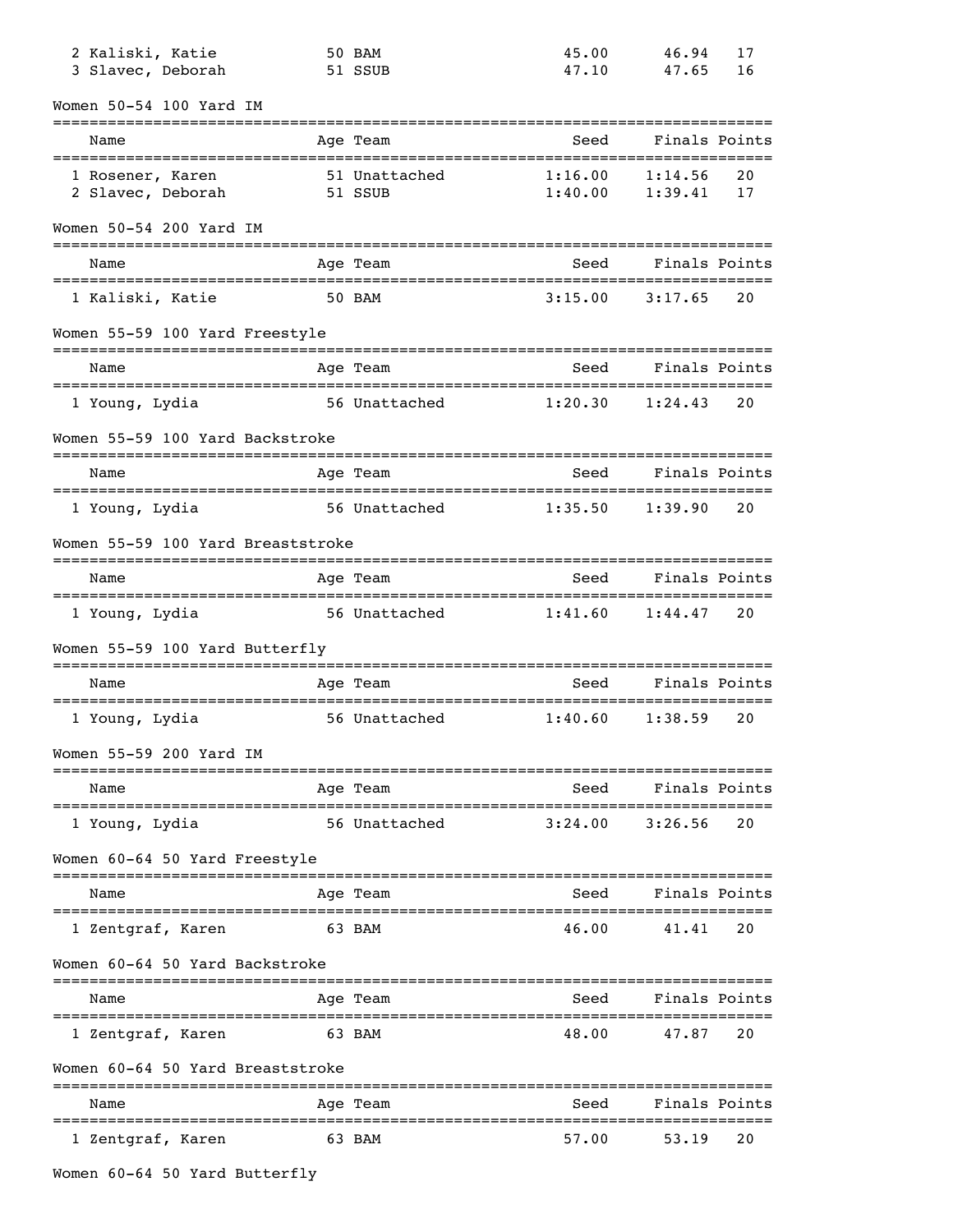| Name                                                  | Age Team                | Seed                                                  | Finals Points        |          |
|-------------------------------------------------------|-------------------------|-------------------------------------------------------|----------------------|----------|
| ================================<br>1 Zentgraf, Karen | 63 BAM                  | =================================<br>58.00            | 49.87                | 20       |
| Women 60-64 100 Yard IM                               |                         |                                                       |                      |          |
| Name                                                  | Age Team                | Seed                                                  | Finals Points        |          |
| 1 Zentgraf, Karen                                     | 63 BAM                  | 1:48.00                                               | 1:43.52              | 20       |
| Men 19-24 50 Yard Freestyle                           |                         |                                                       |                      |          |
| Name                                                  | Age Team                | Seed                                                  | Finals Points        |          |
| 1 Matey, Stephen<br>2 Golaszewski, Matt 20 BAM        | 20 Unattached           | 30.00<br>27.00                                        | 26.49<br>29.77       | 20<br>17 |
| Men 19-24 100 Yard Freestyle                          |                         |                                                       |                      |          |
| Name                                                  | ===========<br>Age Team | Seed                                                  | Finals Points        |          |
| 1 Goodman, Nate<br>2 Golaszewski, Matt                | 19 Unattached<br>20 BAM | -==============================<br>1:05.60<br>1:05.00 | 1:00.81<br>1:05.31   | 20<br>17 |
| Men 19-24 50 Yard Backstroke                          |                         |                                                       |                      |          |
| Name                                                  | Age Team                | Seed                                                  | Finals Points        |          |
| 1 Matey, Stephen                                      | 20 Unattached           | 40.00                                                 | 37.41                | 20       |
| Men 19-24 100 Yard Backstroke                         |                         |                                                       |                      |          |
| Name                                                  | Age Team                | Seed                                                  | Finals Points        |          |
| 1 Goodman, Nate                                       | 19 Unattached           | 1:12.50                                               | 1:14.75              | 20       |
| Men 19-24 50 Yard Breaststroke                        |                         |                                                       |                      |          |
| Name                                                  | Age Team                | Seed                                                  | Finals Points        |          |
| 1 Matey, Stephen<br>2 Golaszewski, Matt               | 20 Unattached<br>20 BAM | 40.00<br>38.00                                        | 36.84<br>40.83       | 20<br>17 |
| Men 19-24 100 Yard Breaststroke                       |                         |                                                       |                      |          |
| Name                                                  | Age Team                | Seed                                                  | Finals Points        |          |
| 1 Goodman, Nate                                       | 19 Unattached           | 1:10.30                                               | 1:14.96              | 20       |
| Men 19-24 50 Yard Butterfly                           |                         |                                                       |                      |          |
| Name                                                  | Age Team                | Seed                                                  | Finals Points        |          |
| 1 Golaszewski, Matt<br>-- Matey, Stephen              | 20 BAM<br>20 Unattached | 30.00<br>50.00                                        | 31.35<br>DQ          | 20       |
| Men 19-24 100 Yard Butterfly                          |                         |                                                       |                      |          |
| Name                                                  | Age Team                | Seed                                                  | Finals Points        |          |
| 1 Goodman, Nate                                       | 19 Unattached           | 1:20.10                                               | =========<br>1:15.88 | 20       |
| Men 19-24 100 Yard IM                                 |                         |                                                       |                      |          |

===============================================================================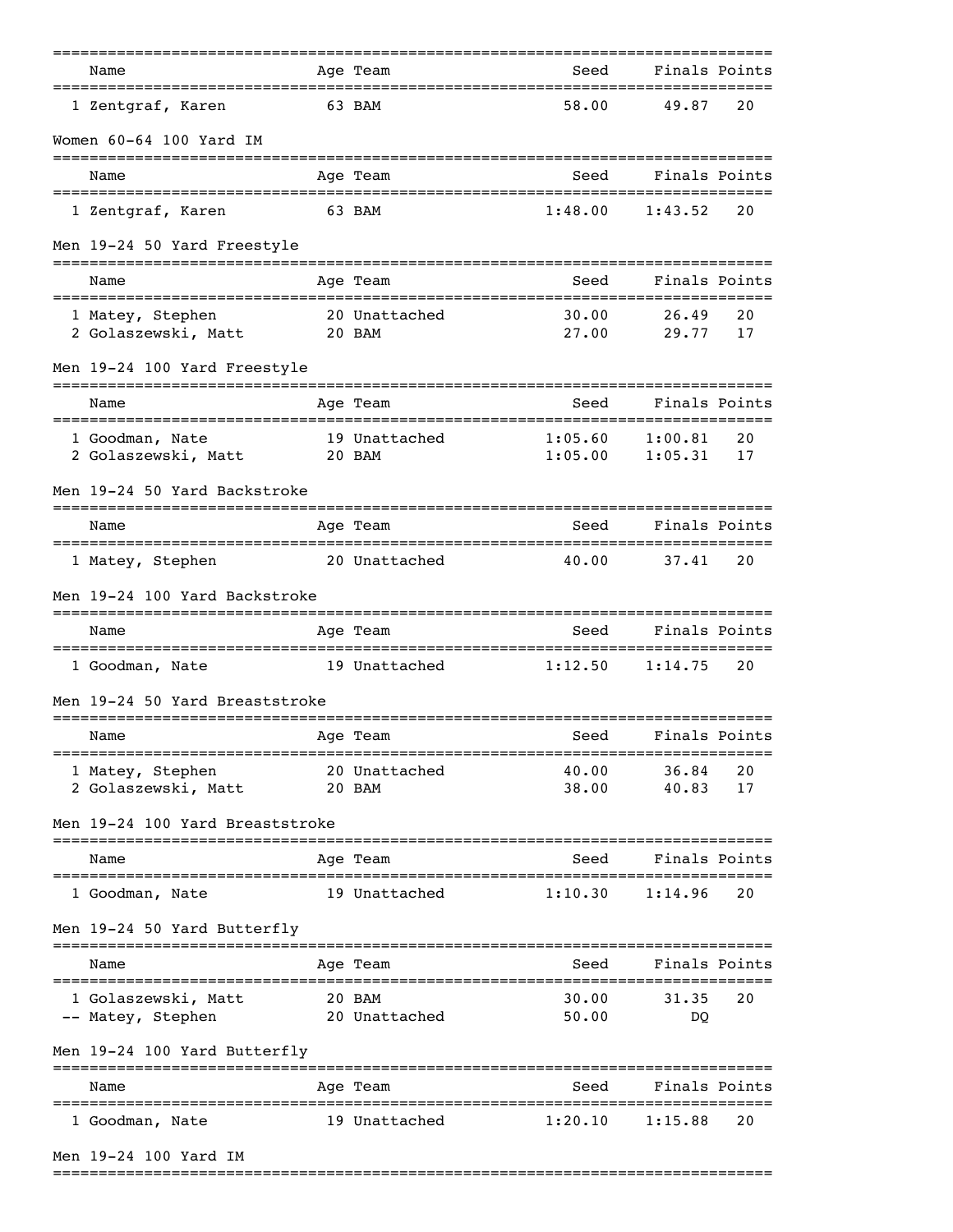| Name                                         |   | Age Team                   | Seed                    | Finals Points                       |                |
|----------------------------------------------|---|----------------------------|-------------------------|-------------------------------------|----------------|
| 1 Golaszewski, Matt<br>-- Matey, Stephen     |   | 20 BAM<br>20 Unattached    | 1:35.00<br>1:20.00      | 1:17.56<br>DO                       | 20             |
| Men 19-24 200 Yard IM                        |   |                            |                         |                                     |                |
| Name                                         |   | Age Team                   | Seed                    | Finals Points                       |                |
| 1 Goodman, Nate                              |   | 19 Unattached              | 2:12.30                 | 2:39.58                             | 20             |
| Men 25-29 50 Yard Freestyle                  |   |                            |                         |                                     |                |
| Name                                         |   | Age Team                   | Seed                    | Finals Points                       |                |
| 1 Saum, Brett<br>2 Wong, Doug                |   | 26 BAM<br>29 BAM           | 25.00<br>28.00          | 23.21<br>24.66                      | 20<br>17       |
| Men 25-29 100 Yard Freestyle                 |   | --------                   |                         | ================                    |                |
| Name                                         |   | Age Team                   | Seed                    | Finals Points                       |                |
| 1 Hawkins, Spencer<br>2 Wong, Doug           |   | 27 BAM<br>29 BAM           | 55.00<br>1:06.00        | 50.54<br>58.28                      | 20<br>17       |
| Men 25-29 50 Yard Backstroke                 |   |                            |                         |                                     |                |
| Name                                         |   | Age Team                   | Seed                    | Finals Points                       |                |
| 1 Saum, Brett<br>2 King, Sky<br>3 Wong, Doug |   | 26 BAM<br>25 BAM<br>29 BAM | 27.00<br>29.00<br>32.00 | 25.77<br>28.03<br>30.34             | 20<br>17<br>16 |
| Men 25-29 100 Yard Backstroke                |   |                            |                         |                                     |                |
| Name                                         |   | Age Team                   | Seed                    | ==================<br>Finals Points |                |
| 1 Hawkins, Spencer<br>2 Wong, Doug           |   | 27 BAM<br>29 BAM           | 59.99<br>1:13.00        | 56.69<br>1:12.19                    | 20<br>17       |
| Men 25-29 50 Yard Breaststroke               |   |                            |                         |                                     |                |
| Name<br>==================                   |   | Age Team                   | Seed                    | Finals Points                       |                |
| 1 King, Sky                                  |   | 25 BAM                     | 32.30                   | 31.04                               | 20             |
| Men 25-29 100 Yard Breaststroke              |   |                            |                         |                                     |                |
| Name                                         |   | Age Team                   | Seed                    | Finals Points                       |                |
| 1 Hawkins, Spencer                           |   | 27 BAM                     | 1:15.00                 | 1:11.46                             | 20             |
| Men 25-29 50 Yard Butterfly                  |   |                            |                         |                                     |                |
| Name                                         |   | Age Team                   | Seed                    | Finals Points                       |                |
| 1 Wong, Doug                                 |   | 29 BAM                     | 32.00                   | 27.79                               | 20             |
| Men 25-29 100 Yard Butterfly                 |   | ==========                 |                         | ==================                  |                |
| Name                                         | . | Age Team                   | Seed<br>==========      | Finals Points<br>---------------    |                |
| 1 Hawkins, Spencer                           |   | 27 BAM                     | 59.99                   | 56.72                               | 20             |
|                                              |   |                            |                         |                                     |                |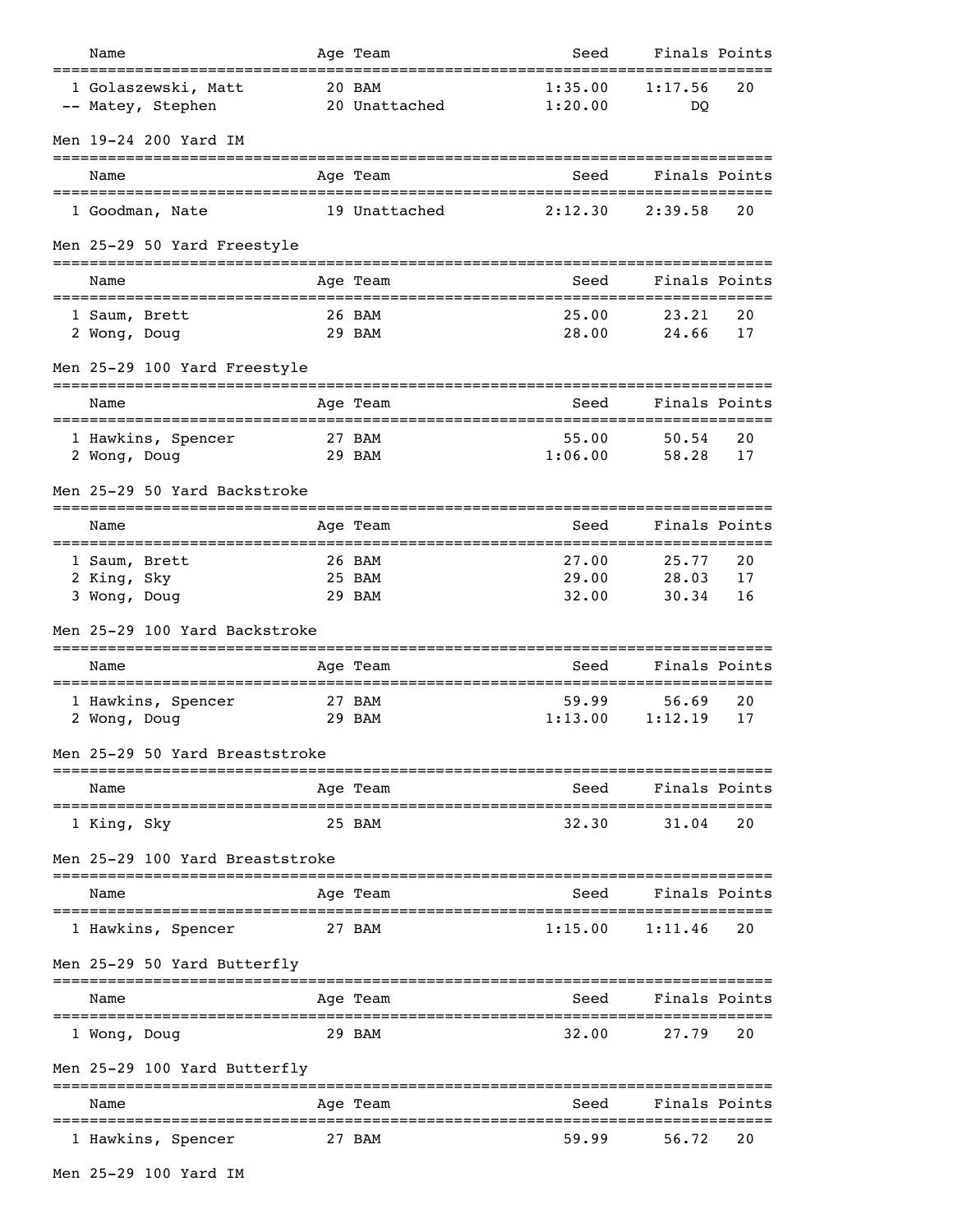|                                | ===================== | ------------------------- |               |               |
|--------------------------------|-----------------------|---------------------------|---------------|---------------|
| Name                           | Age Team              | Seed                      | Finals Points |               |
| 1 Saum, Brett                  | 26 BAM                | 1:02.00                   | 1:00.32       | 20            |
| 2 King, Sky                    | 25 BAM                | 1:03.50                   | 1:00.75       | 17            |
|                                |                       |                           |               |               |
| Men 25-29 200 Yard IM          |                       |                           |               |               |
|                                |                       |                           |               |               |
| Name                           | Age Team              | Seed                      | Finals Points |               |
| 1 Hawkins, Spencer             | 27 BAM                | 2:10.00                   | 2:07.93       | 20            |
| Men 30-34 50 Yard Freestyle    |                       |                           |               |               |
| Name                           | Age Team              | Seed                      |               | Finals Points |
| 1 Commings, Jeff               | 30 SQUID              | 23.00                     | 22.69         | 20            |
| 2 Astor, Brett                 | 34 BAM                | 25.00                     | 24.23         | 17            |
| 3 Ivankovich, Jovan            | 31 AFAM               | 26.00                     | 25.81         | 16            |
| 4 Ruschak, Scott               | 33 GREEL              | 25.00                     | 26.59         | 15            |
| 5 Pryor, Keith                 | 34 SQUID              | 28.00                     | 27.03         | 14            |
| 6 Dunlap, Peter                | 33 BAM                | 29.00                     | 28.21         | 13            |
| 7 Dickerson, Christian         | 31 FOOT               | 30.00                     | 29.25         | 12            |
| 8 De La Rosa, Mark             | 32 AURO               | 30.00                     | 29.56         | 11            |
| 9 Moss, Lee                    | 34 Unattached         | 35.00                     | 30.25         | 9             |
| Men 30-34 100 Yard Freestyle   |                       |                           |               |               |
| Name                           | Age Team              | Seed                      | Finals Points |               |
|                                |                       |                           |               |               |
| 1 Putnam, Rob                  | 30 BAM                | 53.00                     | 51.57         | 20            |
| 2 Astor, Brett                 | 34 BAM                | 58.00                     | 56.65         | 17            |
| 3 Ivankovich, Jovan            | 31 AFAM               | 57.00                     | 58.09         | 16            |
| 4 Valks, Victor                | 30 AURO               | 1:08.00                   | 59.76         | 15            |
| 5 Dunlap, Peter                | 33 BAM                | 1:02.00                   | 1:04.86       | 14            |
| Men 30-34 50 Yard Backstroke   |                       |                           |               |               |
| Name                           | Age Team              | Seed                      |               | Finals Points |
|                                |                       |                           |               |               |
| 1 Commings, Jeff               | 30 SQUID              | 25.50                     | 25.47         | 20            |
| 2 Dickerson, Christian         | 31 FOOT               | 32.00                     | 31.72         | 17            |
| 3 Ruschak, Scott               | 33 GREEL              | 29.00                     | 32.73         | 16            |
| 4 Dunlap, Peter                | 33 BAM                | 34.00                     | 33.62         | 15            |
| 5 Pryor, Keith                 | 34 SQUID              | 34.00                     | 34.56         | 14            |
| 6 De La Rosa, Mark             | 32 AURO               | 35.00                     | 36.84         | 13            |
| 7 Moss, Lee                    | 34 Unattached         | 40.00                     | 41.50         | 12            |
| Men 30-34 100 Yard Backstroke  |                       |                           |               |               |
| Name                           | Age Team              | Seed                      | Finals Points |               |
|                                |                       |                           |               |               |
| 1 Putnam, Rob                  | 30 BAM                | 56.00                     | 55.09         | 20            |
| 2 Valks, Victor                | 30 AURO               | 1:08.00                   | 1:06.80       | 17            |
| 3 Dunlap, Peter                | 33 BAM                | 1:10.00                   | 1:14.90       | 16            |
| Men 30-34 50 Yard Breaststroke |                       |                           |               |               |
| Name                           | Age Team              | Seed                      | Finals Points |               |
| 1 Commings, Jeff               | 30 SQUID              | 26.70                     | 26.66         | 20            |
| 2 Astor, Brett                 | 34 BAM                | 30.00                     | 30.04         | 17            |
| 3 De La Rosa, Mark             | 32 AURO               | 35.00                     | 36.87         | 16            |
| 4 Pryor, Keith                 | 34 SQUID              | 36.00                     | 37.29         | 15            |
| 5 Dickerson, Christian         | 31 FOOT               | 40.00                     | 40.95         | 14            |
|                                |                       |                           |               |               |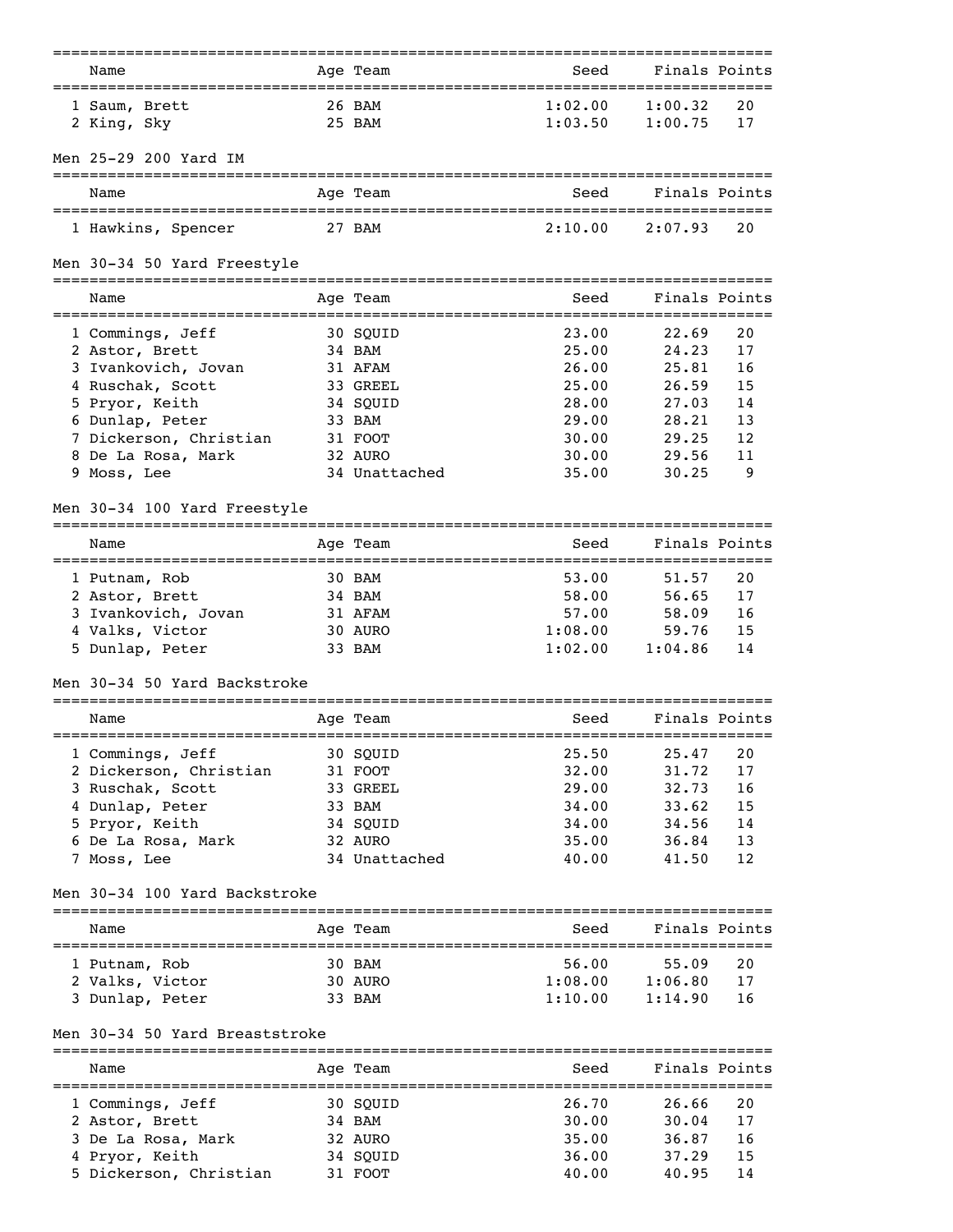#### Men 30-34 100 Yard Breaststroke

| Name            |  | Age Team      | Seed    | Finals Points |     |  |  |  |
|-----------------|--|---------------|---------|---------------|-----|--|--|--|
|                 |  |               |         |               |     |  |  |  |
| 1 Putnam, Rob   |  | 30 BAM        | 1:10.00 | 1:07.13       | 20  |  |  |  |
| 2 Astor, Brett  |  | 34 BAM        | 1:10.00 | 1:09.25       | 17  |  |  |  |
| 3 Valks, Victor |  | 30 AURO       | 1:28.00 | 1:22.40       | -16 |  |  |  |
| 4 Moss, Lee     |  | 34 Unattached | 1:45.00 | 1:33.16       | -15 |  |  |  |

## Men 30-34 50 Yard Butterfly

===============================================================================

| Name                   | Age Team | Seed  | Finals Points |     |
|------------------------|----------|-------|---------------|-----|
| 1 Commings, Jeff       | 30 SOUID | 25.50 | 24.25         | 20  |
| 2 Ruschak, Scott       | 33 GREEL | 27.50 | 27.58         | 17  |
| 3 Ivankovich, Jovan    | 31 AFAM  | 28.00 | 29.23         | 16  |
| 4 Dickerson, Christian | 31 FOOT  | 34.00 | 31.31         | 15  |
| 5 Pryor, Keith         | 34 SOUID | 32.00 | 31.59         | 14  |
| 6 De La Rosa, Mark     | 32 AURO  | 35.00 | 32.66         | 13  |
| 7 Dunlap, Peter        | 33 BAM   | 34.00 | 34.64         | 12. |

## Men 30-34 100 Yard Butterfly

| Name            | Age Team | Seed    | Finals Points |  |  |  |  |
|-----------------|----------|---------|---------------|--|--|--|--|
| 1 Putnam, Rob   | 30 BAM   | 55.00   | 53.29<br>20   |  |  |  |  |
| 2 Valks, Victor | 30 AURO  | 1:18.00 | 1:19.17<br>17 |  |  |  |  |

## Men 30-34 100 Yard IM

| Name                   | Age Team      | Seed    | Finals Points |    |
|------------------------|---------------|---------|---------------|----|
|                        |               |         |               |    |
| 1 Commings, Jeff       | 30 SOUID      | 53.00   | 53.62         | 20 |
| 2 Ivankovich, Jovan    | 31 AFAM       | 1:25.00 | 1:10.64       | 17 |
| 3 Pryor, Keith         | 34 SOUID      | 1:12.00 | 1:12.64       | 16 |
| 4 Dickerson, Christian | 31 FOOT       | 1:25.00 | 1:16.60       | 15 |
| 5 Moss, Lee            | 34 Unattached | 2:00.00 | 1:23.46       | 14 |
| -- De La Rosa, Mark    | 32 AURO       | 1:20.00 | DO            |    |

## Men 30-34 200 Yard IM

| Name            | Age Team | Seed    | Finals Points  |  |  |  |  |
|-----------------|----------|---------|----------------|--|--|--|--|
| 1 Putnam, Rob   | 30 BAM   | 2:05.00 | 2:06.37<br>20  |  |  |  |  |
| 2 Valks, Victor | 30 AURO  | 2:45.00 | 2:33.47<br>-17 |  |  |  |  |

# Men 35-39 50 Yard Freestyle

| Name             | Age Team      | Seed  | Finals Points |     |
|------------------|---------------|-------|---------------|-----|
| 1 Gardner, Todd  | 37 BAM        | 30.00 | 25.47         | 20  |
| 2 Stratman, Gary | 39 GREEL      | 26.50 | 25.97         | 17  |
| 3 Blum, Juri     | 38 Unattached | 27.00 | 26.80         | 16  |
| 4 Moseley, Matt  | 37 RALLY      | 27.00 | 27.15         | 15  |
| 5 Hoyt, Brian    | 38 THRNT      | 27.00 | 27.21         | 14  |
| 6 Pins, Michael  | 39 BAM        | 28.60 | 27.40         | 13  |
| 7 Miller, George | 39 INVR       | 27.00 | 27.43         | 12. |
| 8 Kelly, Patrick | 38 BAM        | 29.00 | 27.77         | 11  |

## Men 35-39 100 Yard Freestyle

| Name         | Age Team | Seed  | Finals Points |
|--------------|----------|-------|---------------|
| 1 Dahl, Matt | 35 RALLY | 53.00 | -20<br>52.83  |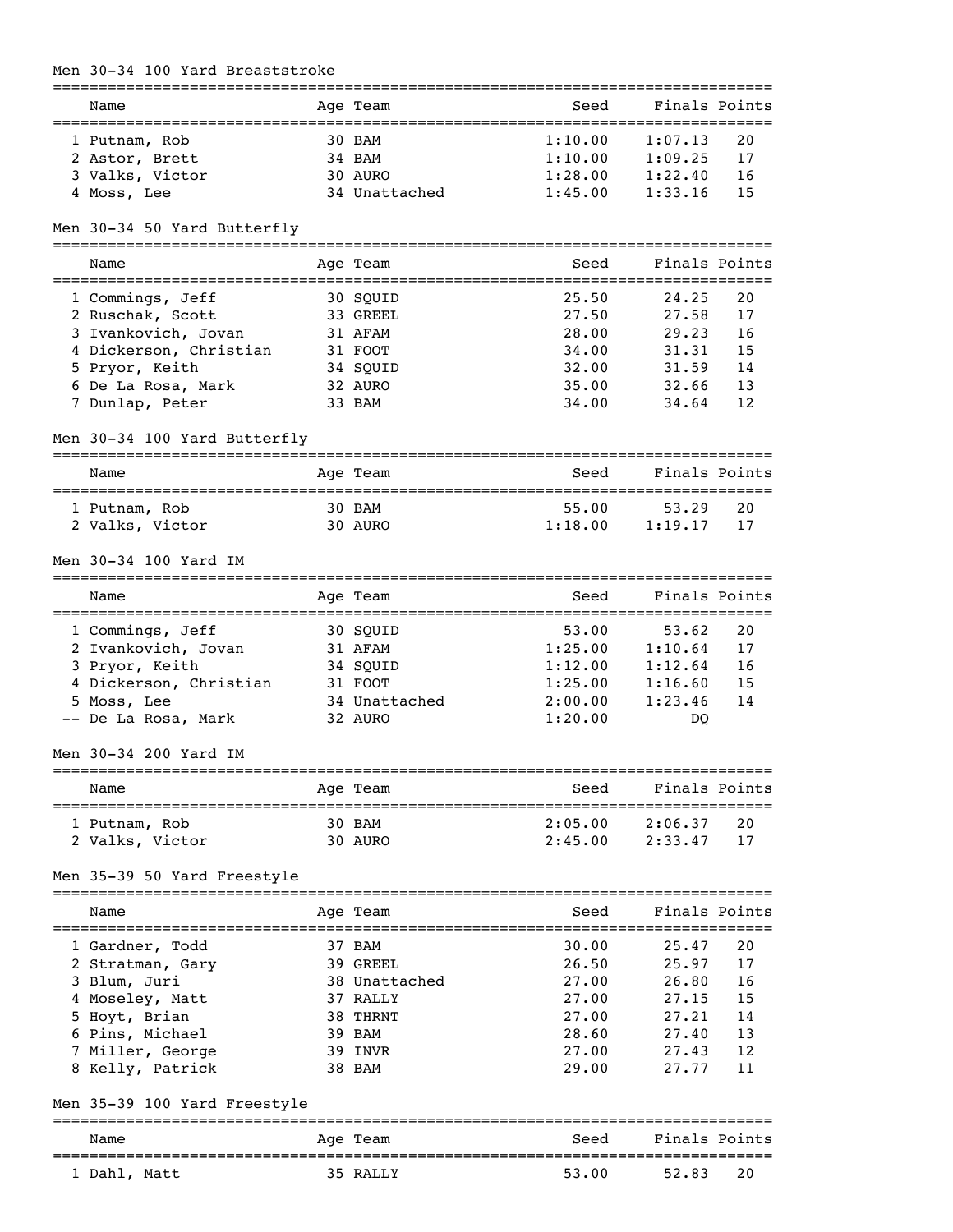| 2 Seibold, Wolfgang | 35 BAM        | 59.99   | 56.76   | 17  |
|---------------------|---------------|---------|---------|-----|
| 3 Gardner, Todd     | 37 BAM        | 1:02.00 | 57.61   | -16 |
| 4 Blum, Juri        | 38 Unattached | 1:01.00 | 59.71   | -15 |
| 5 Moseley, Matt     | 37 RALLY      | 59.07   | 59.88   | 14  |
| 6 Miller, George    | 39 INVR       | 59.00   | 59.89   | 13  |
| 7 Kelly, Patrick    | 38 BAM        | 1:07.00 | 1:01.55 | 12  |
| 8 Victor, Ed        | 36 BAM        | 1:10.00 | 1:06.02 | -11 |

## Men 35-39 50 Yard Backstroke

| Name                | Age Team | Seed  | Finals Points |    |
|---------------------|----------|-------|---------------|----|
| 1 Gonzales, Michael | 38 BAM   | 27.00 | 26.25         | 20 |
| 2 Moseley, Matt     | 37 RALLY | 35.50 | 32.13         | 17 |
| 3 Hoyt, Brian       | 38 THRNT | 32.00 | 32.98         | 16 |
| 4 Gardner, Todd     | 37 BAM   | 38.00 | 33.10         | 15 |
| 5 Stratman, Gary    | 39 GREEL | 32.00 | 33.46         | 14 |
| 6 Pins, Michael     | 39 BAM   | NΤ    | 36.49         | 13 |
| 7 Victor, Ed        | 36 BAM   | 45.00 | 40.09         | 12 |

### Men 35-39 100 Yard Backstroke

| Name                | Aqe Team | Seed    | Finals Points |
|---------------------|----------|---------|---------------|
| 1 Gonzales, Michael | 38 BAM   | 1:00.00 | 20<br>57.33   |

### Men 35-39 50 Yard Breaststroke

| Name                | Age Team      | Seed  | Finals Points |     |
|---------------------|---------------|-------|---------------|-----|
| 1 Miller, George    | 39 INVR       | 31.50 | 31.37         | 2.0 |
| 2 Seibold, Wolfgang | 35 BAM        | 34.16 | 32.42         | 17  |
| 3 Blum, Juri        | 38 Unattached | 33.00 | 33.28         | 16  |
| 4 Stratman, Gary    | 39 GREEL      | 35.50 | 36.30         | 15  |
| 5 Hoyt, Brian       | 38 THRNT      | 34.00 | 37.53         | 14  |
| 6 Pins, Michael     | 39 BAM        | NΤ    | 38.93         | 13  |

## Men 35-39 100 Yard Breaststroke

| Name                             | Age Team                 | Seed               | Finals Points      |          |
|----------------------------------|--------------------------|--------------------|--------------------|----------|
| 1 Miller, George<br>2 Blum, Juri | 39 INVR<br>38 Unattached | 1:09.50<br>1:13.00 | 1:09.22<br>1:13.18 | 20<br>17 |
| -- Victor, Ed                    | 36 BAM                   | 1:52.20            | DO                 |          |

## Men 35-39 50 Yard Butterfly

| Name                         | Age Team      | Seed  | Finals Points |    |
|------------------------------|---------------|-------|---------------|----|
| 1 Gonzales, Michael          | 38 BAM        | 27.00 | 25.03         | 20 |
| 2 Dahl, Matt                 | 35 RALLY      | 28.00 | 26.63         | 17 |
| 3 Gardner, Todd              | 37 BAM        | 34.00 | 28.40         | 16 |
| 4 Pins, Michael              | 39 BAM        | 29.01 | 28.51         | 15 |
| 5 Stratman, Gary             | 39 GREEL      | 28.50 | 29.03         | 14 |
| 6 Seibold, Wolfgang          | 35 BAM        | 32.23 | 29.65         | 13 |
| 7 Moseley, Matt              | 37 RALLY      | 31.00 | 29.80         | 12 |
| 8 Hoyt, Brian                | 38 THRNT      | 28.00 | 29.81         | 11 |
| 9 Blum, Juri                 | 38 Unattached | 32.00 | 29.84         | 9  |
| 10 Kelly, Patrick            | 38 BAM        | 32.00 | 30.22         | 7  |
| 11 Victor, Ed                | 36 BAM        | 37.00 | 31.35         | 6  |
| Men 35–39 100 Yard Butterfly |               |       |               |    |

## =============================================================================== Name Mage Team Age Team Seed Finals Points

===============================================================================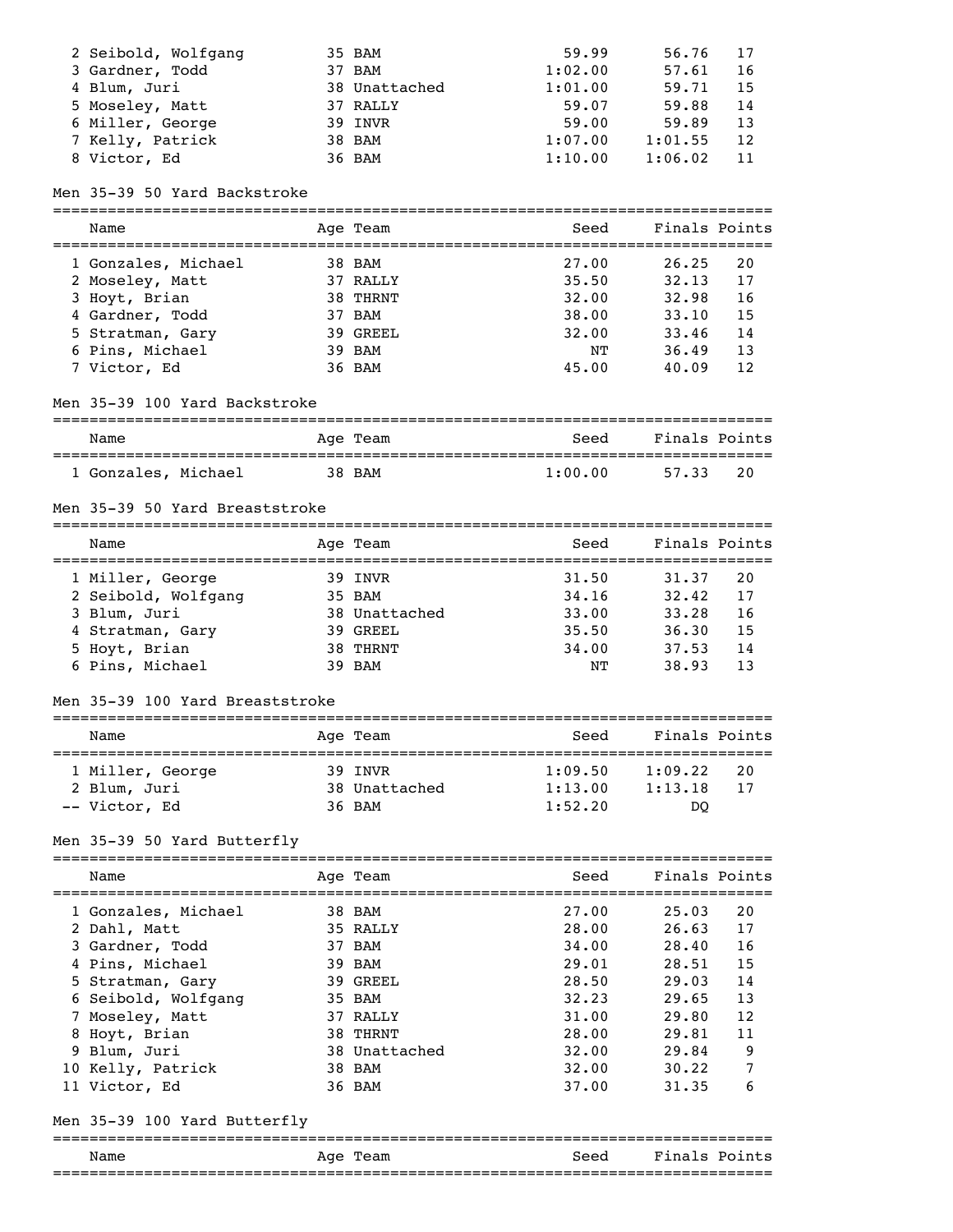| Men 35-39 100 Yard IM                                 |                               |                                               |                                  |    |
|-------------------------------------------------------|-------------------------------|-----------------------------------------------|----------------------------------|----|
| Name<br>====================                          | Age Team<br>================= | Seed<br>------------------------------------- | Finals Points                    |    |
| 1 Miller, George                                      | 39 INVR                       | 1:07.00                                       | 1:07.00                          | 20 |
| 2 Seibold, Wolfgang                                   | 35 BAM                        | 1:09.00                                       | 1:07.41                          | 17 |
| 3 Gardner, Todd                                       | 37 BAM                        | 1:18.00                                       | 1:09.15                          | 16 |
| 4 Stratman, Gary                                      | 39 GREEL                      | 1:07.00                                       | 1:09.57                          | 15 |
| 5 Moseley, Matt                                       | 37 RALLY                      | 1:08.00                                       | 1:11.43                          | 14 |
| 6 Hoyt, Brian                                         | 38 THRNT                      | 1:06.00                                       | 1:11.62                          | 13 |
| 7 Pins, Michael                                       | 39 BAM                        | NΤ                                            | 1:13.00                          | 12 |
| Men 35-39 200 Yard IM<br>============================ |                               |                                               |                                  |    |
| Name                                                  | Age Team                      | Seed                                          | Finals Points                    |    |
| 1 Victor, Ed                                          | 36 BAM                        | 3:15.00                                       | 2:52.56                          | 20 |
| Men 40-44 50 Yard Freestyle                           |                               |                                               |                                  |    |
| Name                                                  | ========<br>Age Team          | Seed                                          | ===============<br>Finals Points |    |
| :===================<br>1 Chaiyaroj, Pat              | ==============<br>41 SQUID    | ===============================<br>24.50      | 23.79                            | 20 |
| 2 Stewart, Dave                                       | 43 THRNT                      | 26.00                                         | 25.33                            | 17 |
| 3 Duey, Mark                                          | 41 AURO                       | 27.50                                         | 25.40                            | 16 |
| 4 Bunevich, Steven                                    | 44 FOOT                       | 29.00                                         | 26.69                            | 15 |
| 5 Gratz, John                                         | 44 BAM                        | 32.00                                         | 28.62                            | 14 |
| 6 Ramirez, Alfonso                                    | 42 BRMF                       | 28.93                                         | 29.08                            | 13 |
| 7 Mica, Roman                                         | 41 RALLY                      | 36.00                                         | 30.16                            | 12 |
| 8 Mauldin, Lee                                        | 43 BAM                        | 42.00                                         | 30.69                            | 11 |
| 9 Schardt, Stefan                                     | 40 BAM                        | 50.00                                         | 33.72                            | 9  |
| Men 40-44 100 Yard Freestyle                          | ==========                    |                                               |                                  |    |
| Name<br>==========================                    | Age Team<br>==============    | Seed<br>==============================        | Finals Points                    |    |
| 1 Cox, Randy                                          | 42 BAM                        | 55.00                                         | 53.44                            | 20 |
| 2 Johnston, Mark                                      | 44 INVR                       | 56.00                                         | 54.62                            | 17 |
| 3 Dittrich, Wolfgang                                  | 42 BAM                        | 53.00                                         | 55.33                            | 16 |
| 4 Nash, Kevin                                         | 40 BRMF                       | 54.00                                         | 56.87                            | 15 |
| 5 Magouirk, Jeff                                      | 43 BRMF                       | 1:00.00                                       | 59.09                            | 14 |
| 6 Knight, Roger                                       | 40 BAM                        | 1:04.10                                       | 1:00.46                          | 13 |
| 7 Gratz, John                                         | 44 BAM                        | 1:06.00                                       | 1:03.72                          | 12 |
| Men 40-44 50 Yard Backstroke                          |                               |                                               |                                  |    |
| Name                                                  | Age Team                      | Seed                                          | Finals Points                    |    |
| 1 Chaiyaroj, Pat                                      | 41 SQUID                      | 27.50                                         | 28.12                            | 20 |
| 2 Duey, Mark                                          | 41 AURO                       | 31.50                                         | 30.49                            | 17 |
| 3 Bunevich, Steven                                    | 44 FOOT                       | 35.00                                         | 34.47                            | 16 |
| 4 Stewart, Dave                                       | 43 THRNT                      | 33.00                                         | 36.62                            | 15 |
| 5 Ramirez, Alfonso                                    | 42 BRMF                       | 39.42                                         | 37.25                            | 14 |
| 6 Mauldin, Lee                                        | 43 BAM                        | 50.00                                         | 38.98                            | 13 |
| -- Mica, Roman                                        | 41 RALLY                      | 47.00                                         | DQ                               |    |
| -- Schardt, Stefan                                    | 40 BAM                        | 1:00.00                                       | DQ                               |    |
| Men 40-44 100 Yard Backstroke                         |                               |                                               |                                  |    |
| Name                                                  | Age Team                      | Seed                                          | Finals Points                    |    |
|                                                       |                               |                                               |                                  |    |

 1 Nash, Kevin 40 BRMF 1:00.00 1:00.60 20 2 Cox, Randy 42 BAM 1:02.00 1:02.03 17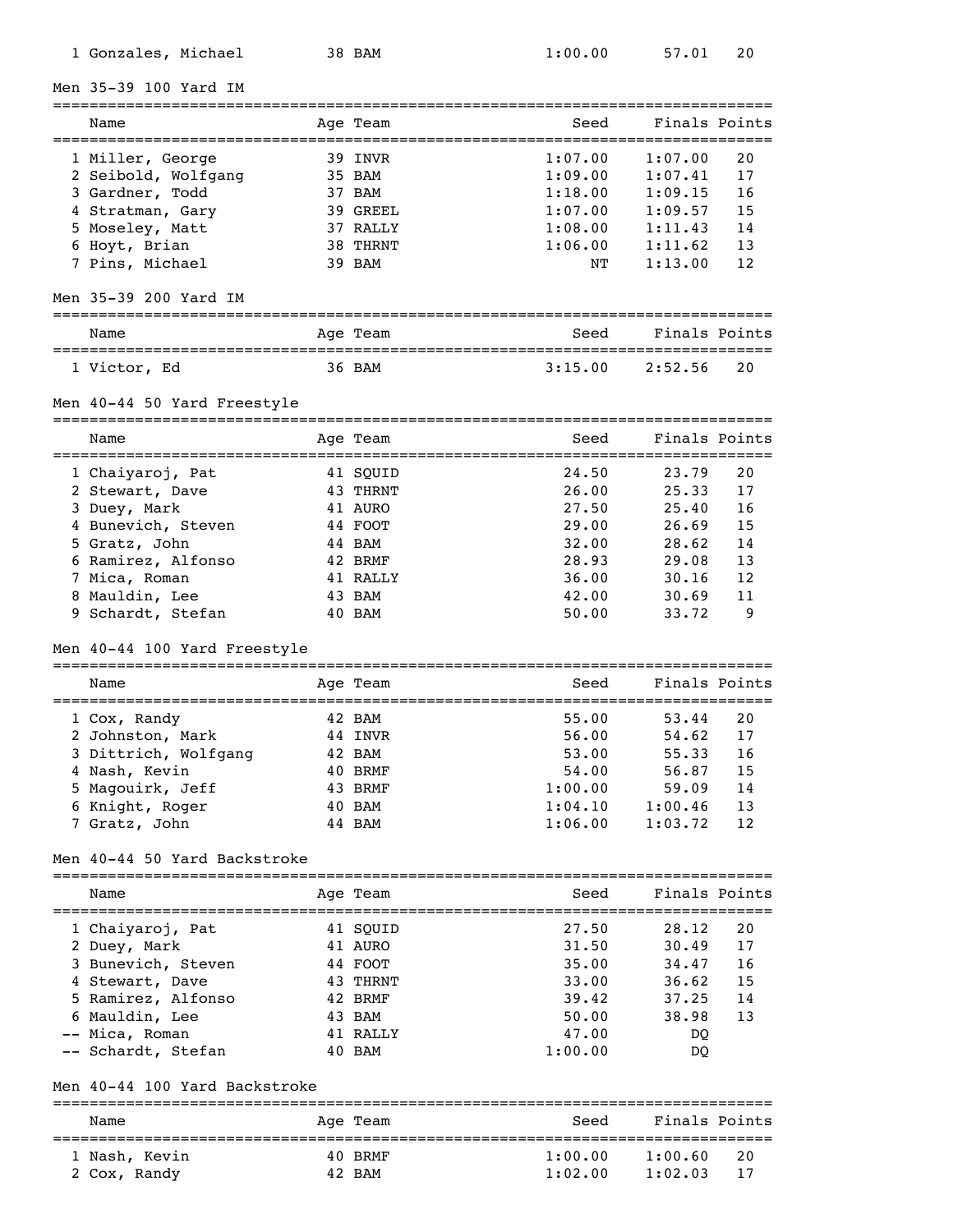| 3 Johnston, Mark | 44 INVR | 1:20.00 | 1:07.37 |    |
|------------------|---------|---------|---------|----|
| 4 Knight, Roger  | 40 BAM  | 1:14.20 | 1:11.71 | 15 |
| 5 Magouirk, Jeff | 43 BRMF | 1:25.00 | 1:20.96 |    |

#### Men 40-44 50 Yard Breaststroke

| Name               | Age Team | Seed    | Finals Points |     |
|--------------------|----------|---------|---------------|-----|
| 1 Chaiyaroj, Pat   | 41 SOUID | 32.00   | 30.99         | 20  |
| 2 Stewart, Dave    | 43 THRNT | 34.00   | 33.34         | 17  |
| 3 Duey, Mark       | 41 AURO  | 39.00   | 33.51         | 16  |
| 4 Gratz, John      | 44 BAM   | 40.00   | 34,06         | 15  |
| 5 Bunevich, Steven | 44 FOOT  | 40.00   | 36.90         | 14  |
| 6 Ramirez, Alfonso | 42 BRMF  | 41.20   | 39.44         | 13  |
| 7 Schardt, Stefan  | 40 BAM   | 1:00.00 | 41.80         | 12. |
| 8 Mica, Roman      | 41 RALLY | 51.00   | 42.97         | 11  |
| 9 Mauldin, Lee     | 43 BAM   | 1:00.00 | 47.12         | 9   |

## Men 40-44 100 Yard Breaststroke

| Name                 |  | Age Team | Seed    | Finals Points |    |
|----------------------|--|----------|---------|---------------|----|
| 1 Cox, Randy         |  | 42 BAM   | 1:07.00 | 1:05.09       | 20 |
| 2 Dittrich, Wolfgang |  | 42 BAM   | 1:07.00 | 1:07.70       | 17 |
| 3 Nash, Kevin        |  | 40 BRMF  | 1:10.00 | 1:11.97       | 16 |
| 4 Knight, Roger      |  | 40 BAM   | 1:17.10 | 1:13.36       | 15 |
| 5 Johnston, Mark     |  | 44 INVR  | 1:20.00 | 1:13.95       | 14 |
| 6 Magouirk, Jeff     |  | 43 BRMF  | 1:20.00 | 1:18.54       | 13 |
| 7 Gratz, John        |  | 44 BAM   | 1:24.00 | 1:19.59       | 12 |

## Men 40-44 50 Yard Butterfly

| Name               | Age Team | Seed    | Finals Points |
|--------------------|----------|---------|---------------|
| 1 Chaiyaroj, Pat   | 41 SOUID | 27.50   | 26.63<br>20   |
| 2 Duey, Mark       | 41 AURO  | 30.50   | 17<br>28.07   |
| 3 Bunevich, Steven | 44 FOOT  | 32.00   | 28.58<br>16   |
| 4 Stewart, Dave    | 43 THRNT | 29.00   | 15<br>28.88   |
| 5 Ramirez, Alfonso | 42 BRMF  | 35.05   | 14<br>35.45   |
| 6 Mica, Roman      | 41 RALLY | 43.30   | 13<br>38.16   |
| 7 Schardt, Stefan  | 40 BAM   | 1:00.00 | 12.<br>48.46  |
| -- Mauldin, Lee    | 43 BAM   | 49.00   | DO            |

## Men 40-44 100 Yard Butterfly

| Name                 | Age Team | Seed    | Finals Points |  |
|----------------------|----------|---------|---------------|--|
| 1 Nash, Kevin        | 40 BRMF  | 1:00.00 | 57.97<br>20   |  |
| 2 Cox, Randy         | 42 BAM   | 57.00   | 17<br>58.03   |  |
| 3 Dittrich, Wolfgang | 42 BAM   | 1:00.00 | 1:01.24<br>16 |  |
| 4 Johnston, Mark     | 44 INVR  | 1:06.00 | 1:01.98<br>15 |  |
| 5 Knight, Roger      | 40 BAM   | 1:09.90 | 1:07.95<br>14 |  |
| 6 Magouirk, Jeff     | 43 BRMF  | 1:25.00 | 1:18.83<br>13 |  |

### Men 40-44 100 Yard IM

| Name               | Age Team | Seed    | Finals Points |    |
|--------------------|----------|---------|---------------|----|
| 1 Chaiyaroj, Pat   | 41 SOUID | 1:02.00 | 59.97         | 20 |
| 2 Stewart, Dave    | 43 THRNT | 1:08.00 | 1:06.47       | 17 |
| 3 Duey, Mark       | 41 AURO  | 1:11.00 | 1:06.63       | 16 |
| 4 Bunevich, Steven | 44 FOOT  | 1:12.00 | 1:07.67       | 15 |
| 5 Ramirez, Alfonso | 42 BRMF  | 1:20.00 | 1:17.87       | 14 |
| 6 Mauldin, Lee     | 43 BAM   | 2:00.00 | 1:27.18       | 13 |
| 7 Mica, Roman      | 41 RALLY | 1:45.00 | 1:28.31       | 12 |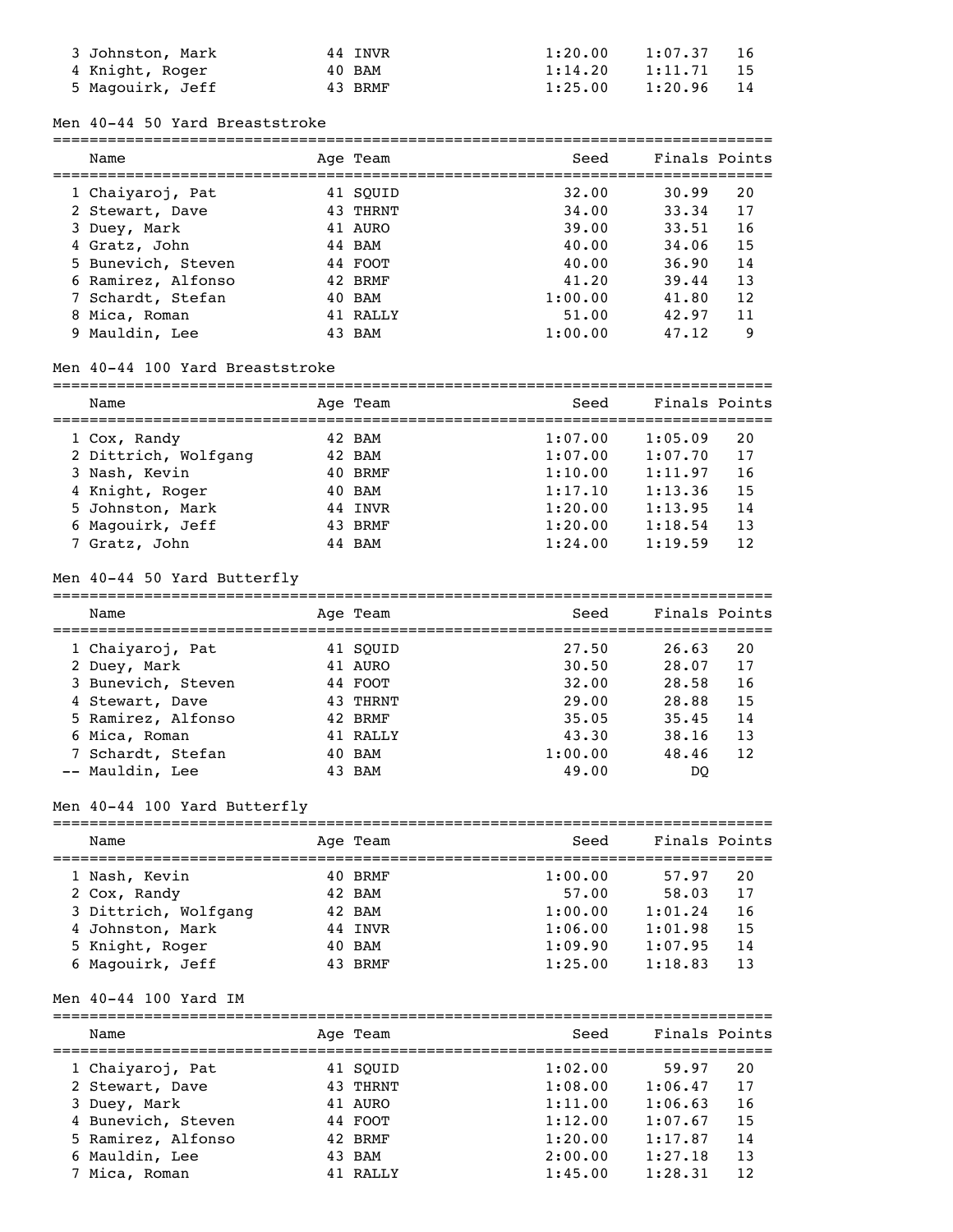#### Men 40-44 200 Yard IM

=============================================================================== Name Team Age Team Seed Finals Points =============================================================================== 1 Cox, Randy 42 BAM 2:12.00 2:09.86 20 2 Dittrich, Wolfgang 42 BAM 2:15.00 2:13.35 17 3 Nash, Kevin 40 BRMF 2:15.00 2:14.63 16<br>
4 Johnston, Mark 44 INVR 2:30.00 2:25.53 15<br>
5 Knight, Roger 40 BAM 2:33.60 2:34.15 14<br>
6 Maqouirk, Jeff 43 BRMF 2:55.00 2:35.64 13 4 Johnston, Mark 44 INVR 2:30.00 2:25.53 15  $2:33.60$   $2:34.15$  14<br> $2:55.00$   $2:35.64$  13 6 Magouirk, Jeff 43 BRMF 2:55.00 2:35.64 13

### Men 45-49 50 Yard Freestyle

| Name                | Age Team | Seed  | Finals Points |    |
|---------------------|----------|-------|---------------|----|
| 1 McKenry, Robert   | 46 FOOT  | 28.00 | 25.97         | 20 |
| 2 Tolle, David      | 49 PPY   | 26.80 | 26.12         | 17 |
| 3 Miller, Burke     | 45 RALLY | 26.50 | 26.17         | 16 |
| 4 Boysen, Eric      | 47 BAM   | 26.30 | 26.65         | 15 |
| 5 Humphrey, Stephen | 46 BRMF  | 30.00 | 27.09         | 14 |
| 6 McCoy, Chuck      | 45 BAM   | 29.00 | 27.21         | 13 |
| 7 Usman, Nassim     | 45 BAM   | 27.50 | 27.53         | 12 |
| 8 Strobel, Barney   | 49 INVR  | 28.32 | 28.33         | 11 |
| 9 Saunders, Mark    | 45 RALLY | 28.00 | 28.99         | 9  |
| 10 Cattles, Steve   | 45 GREEL | 48.00 | 43.75         | 7  |
| -- Grey, David      | 46 THRNT | 24.80 | DO            |    |

===============================================================================

#### Men 45-49 100 Yard Freestyle

| Name                 | Age Team | Seed    | Finals Points |
|----------------------|----------|---------|---------------|
| 1 Nolte, Christopher | 48 INVR  | 56.50   | 55.25<br>20   |
| 2 Miller, Burke      | 45 RALLY | 57.50   | 17<br>57.04   |
| 3 Boysen, Eric       | 47 BAM   | 59.90   | 59.06<br>16   |
| 4 Louie, Jamie       | 47 CSST  | 59.20   | 15<br>59.93   |
| 5 Usman, Nassim      | 45 BAM   | 58.50   | 1:00.58<br>14 |
| 6 Hawley, Gary       | 45 AURO  | 1:03.70 | 13<br>1:01.68 |
| 7 Saunders, Mark     | 45 RALLY | 1:10.00 | 1:09.77<br>12 |
| 8 Cattles, Steve     | 45 GREEL | 1:40.00 | 1:39.30<br>11 |

#### Men 45-49 50 Yard Backstroke

| Name                | Age Team | Seed  | Finals Points |    |
|---------------------|----------|-------|---------------|----|
| 1 Tolle, David      | 49 PPY   | 31.60 | 30.86         | 20 |
| 2 McKenry, Robert   | 46 FOOT  | 32.00 | 31.43         | 17 |
| 3 Humphrey, Stephen | 46 BRMF  | 35.00 | 32.83         | 16 |
| 4 Strobel, Barney   | 49 INVR  | 33.26 | 33.36         | 15 |
| 5 Grey, David       | 46 THRNT | 31.50 | 33.65         | 14 |
| 6 Saunders, Mark    | 45 RALLY | 33.00 | 34.83         | 13 |
| 7 McCoy, Chuck      | 45 BAM   | 38.50 | 36.31         | 12 |

### Men 45-49 100 Yard Backstroke

| Name                 | Age Team | Seed    | Finals Points |
|----------------------|----------|---------|---------------|
| 1 Nolte, Christopher | 48 INVR  | 1:07.50 | 1:06.69<br>20 |
| 2 Louie, Jamie       | 47 CSST  | 1:08.50 | 17<br>1:07.72 |
| 3 Miller, Burke      | 45 RALLY | 1:10.00 | 1:09.34<br>16 |
| 4 Hawley, Gary       | 45 AURO  | 1:20.00 | 1:19.02<br>15 |
| -- Saunders, Mark    | 45 RALLY | 1:25.00 | DO            |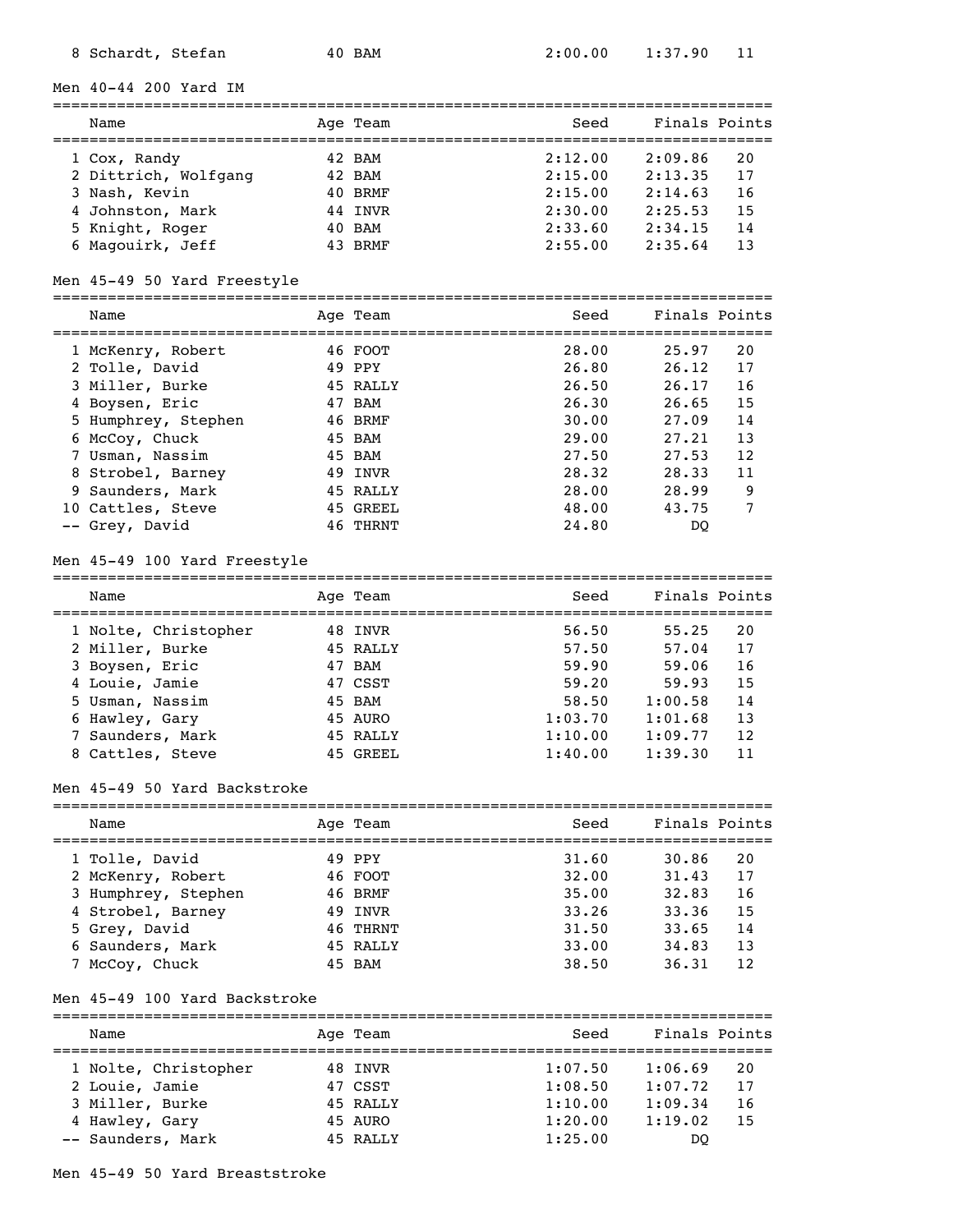|                                                                | :======================= |            | ------------------------------------    |         |               |
|----------------------------------------------------------------|--------------------------|------------|-----------------------------------------|---------|---------------|
| Name                                                           |                          | Age Team   | Seed                                    |         | Finals Points |
| ==============================                                 |                          |            | ==================                      |         |               |
| 1 Grey, David                                                  |                          | 46 THRNT   | 30.50                                   | 30.56   | 20            |
| 2 Humphrey, Stephen                                            |                          | 46 BRMF    | 38.00                                   | 33.37   | 17            |
| 3 Tolle, David                                                 |                          | 49 PPY     | 35.40                                   | 34.63   | 16            |
|                                                                |                          |            | 39.00                                   |         | 15            |
| 4 McKenry, Robert                                              |                          | 46 FOOT    |                                         | 35.21   |               |
| 5 McCoy, Chuck                                                 |                          | 45 BAM     | 38.50                                   | 36.26   | 14            |
| 6 Boysen, Eric                                                 |                          | 47 BAM     | 44.00                                   | 36.63   | 13            |
| 7 Strobel, Barney                                              |                          | 49 INVR    | 38.34                                   | 37.59   | 12            |
| 8 Cattles, Steve                                               |                          | 45 GREEL   | 1:30.00                                 | 1:38.43 | 11            |
|                                                                |                          |            |                                         |         |               |
| Men 45-49 100 Yard Breaststroke                                |                          |            |                                         |         |               |
| Name                                                           |                          | Age Team   | Seed                                    |         | Finals Points |
|                                                                |                          |            |                                         |         |               |
| 1 Louie, Jamie                                                 |                          | 47 CSST    | 1:10.70                                 | 1:11.13 | 20            |
| 2 Nolte, Christopher                                           |                          | 48 INVR    | 1:14.50                                 | 1:13.53 | 17            |
| 3 Hawley, Gary                                                 |                          | 45 AURO    | 1:27.80                                 | 1:22.00 | 16            |
|                                                                |                          |            |                                         |         |               |
| Men 45-49 50 Yard Butterfly<br>_______________________________ |                          | ========== |                                         |         |               |
| Name                                                           |                          | Age Team   | Seed                                    |         | Finals Points |
| ----------------                                               | ==========               |            | ==============================<br>27.50 |         | 20            |
| 1 Grey, David                                                  |                          | 46 THRNT   |                                         | 27.13   |               |
| 2 Usman, Nassim                                                |                          | 45 BAM     | 28.50                                   | 28.76   | 17            |
| 3 Miller, Burke                                                |                          | 45 RALLY   | 30.00                                   | 29.03   | 16            |
| 4 Tolle, David                                                 |                          | 49 PPY     | 30.40                                   | 29.44   | 15            |
| 5 McKenry, Robert                                              |                          | 46 FOOT    | 30.50                                   | 29.59   | 14            |
| 6 Strobel, Barney                                              |                          | 49 INVR    | 31.03                                   | 30.75   | 13            |
| 7 McCoy, Chuck                                                 |                          | 45 BAM     | 34.50                                   | 30.97   | 12            |
| 8 Humphrey, Stephen                                            |                          | 46 BRMF    | 35.00                                   | 31.10   | 11            |
|                                                                |                          |            |                                         |         |               |
| Men 45-49 100 Yard Butterfly                                   |                          |            |                                         |         |               |
| Name                                                           |                          | Age Team   | Seed                                    |         | Finals Points |
|                                                                |                          |            |                                         |         |               |
| 1 Nolte, Christopher                                           |                          | 48 INVR    | 1:05.00                                 | 1:03.91 | 20            |
| 2 Usman, Nassim                                                |                          | 45 BAM     | 1:04.00                                 | 1:05.49 | 17            |
| 3 Louie, Jamie                                                 |                          | 47 CSST    | 1:07.30                                 | 1:05.83 | 16            |
| 4 Miller, Burke                                                |                          | 45 RALLY   | 1:08.00                                 | 1:06.39 | 15            |
| 5 Hawley, Gary                                                 |                          | 45 AURO    | 1:15.50                                 | 1:13.10 | 14            |
| Men 45-49 100 Yard IM                                          |                          |            |                                         |         |               |
| Name                                                           |                          | Age Team   | Seed                                    |         | Finals Points |
|                                                                |                          |            |                                         |         |               |
| 1 Grey, David                                                  |                          | 46 THRNT   | 1:01.70                                 | 1:04.75 | 20            |
| 2 Tolle, David                                                 |                          | 49 PPY     | 1:08.00                                 | 1:05.99 | 17            |
| 3 McKenry, Robert                                              |                          | 46 FOOT    | 1:09.00                                 | 1:07.83 | 16            |
| 4 Humphrey, Stephen                                            |                          | 46 BRMF    | 1:09.00                                 | 1:08.63 | 15            |
| 5 Boysen, Eric                                                 |                          | 47 BAM     | 1:09.30                                 | 1:10.12 | 14            |
| 6 Strobel, Barney                                              |                          | 49 INVR    | 1:12.50                                 | 1:11.65 | 13            |
| 7 McCoy, Chuck                                                 |                          | 45 BAM     | 1:20.00                                 | 1:16.09 | 12            |
| Men 45-49 200 Yard IM<br>==============================        |                          |            |                                         |         |               |
| Name                                                           |                          | Age Team   | Seed                                    |         | Finals Points |
|                                                                |                          |            |                                         |         |               |
| 1 Nolte, Christopher                                           |                          | 48 INVR    | 2:20.00                                 | 2:20.21 | 20            |
| 2 Louie, Jamie                                                 |                          | 47 CSST    | 2:20.40                                 | 2:22.59 | 17            |
| 3 Boysen, Eric                                                 |                          | 47 BAM     | 2:36.40                                 | 2:36.99 | 16            |
| 4 Hawley, Gary                                                 |                          | 45 AURO    | 2:43.00                                 | 2:40.87 | 15            |
| -- Cattles, Steve                                              |                          | 45 GREEL   | 4:00.00                                 | DQ      |               |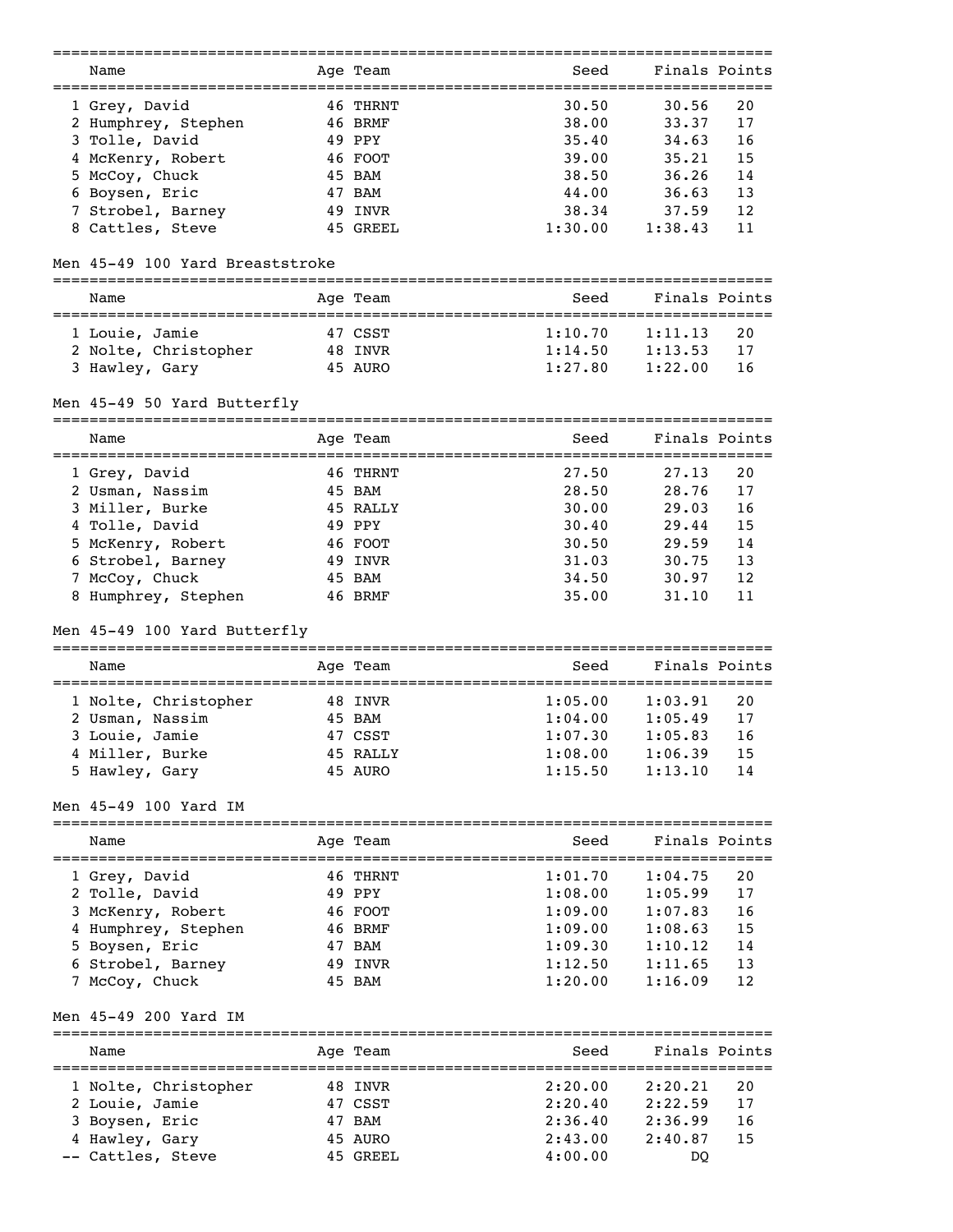### Men 50-54 50 Yard Freestyle

| Name                | Age Team | Seed  | Finals Points |    |
|---------------------|----------|-------|---------------|----|
| 1 Hess, Richard     | 50 GREEL | 23.60 | 23.43         | 20 |
| 2 Waterbury, Stuart | 51 BAM   | 25.50 | 24.70         | 17 |
| 3 Bryan, Todd       | 54 BAM   | 24.00 | 25.60         | 16 |
| 4 Weinheimer, Andy  | 51 BAM   | 26.00 | 26.31         | 15 |
| 5 Heggy, Terry      | 50 FOOT  | 27.50 | 26.84         | 14 |
| 6 McElhinney, Tom   | 51 GREEL | 27.00 | 29.64         | 13 |
| 7 Howland, Bill     | 53 BAM   | 40.00 | 31.22         | 12 |
| 8 Pflum, Glenn      | 54 SOUID | 39.00 | 38.05         | 11 |
| 9 Vogler, Ken       | 52 RALLY | 38.67 | 40.73         | 9  |

===============================================================================

### Men 50-54 100 Yard Freestyle

## =============================================================================== Name and Age Team Seed Finals Points =============================================================================== 1 Waterbury, Stuart 51 BAM

| 2 Bryan, Todd      | 54 BAM   | 54.00   | 55.81        |      |
|--------------------|----------|---------|--------------|------|
| 3 Weinheimer, Andy | 51 BAM   | 57.00   | 57.15        | - 16 |
| 4 Dallow, Kurt     | 52 GREEL | 1:40.00 | $1:22.09$ 15 |      |

### Men 50-54 50 Yard Backstroke

| Name              | Age Team | Seed  | Finals Points |
|-------------------|----------|-------|---------------|
| 1 Bryan, Todd     | 54 BAM   | 30.00 | 29.57<br>20   |
| 2 Hess, Richard   | 50 GREEL | 29.00 | 17<br>29.83   |
| 3 Heggy, Terry    | 50 FOOT  | 38.20 | 16<br>35.74   |
| 4 McElhinney, Tom | 51 GREEL | 35.00 | 15<br>40.08   |
| 5 Howland, Bill   | 53 BAM   | 50.00 | 40.46<br>14   |
| 6 Pflum, Glenn    | 54 SOUID | 48.00 | 13<br>45.17   |

### Men 50-54 100 Yard Backstroke

| Name          | Age Team | Seed    | Finals Points   |
|---------------|----------|---------|-----------------|
| l Bryan, Todd | 54 BAM   | 1:08.00 | - 20<br>1:04.63 |

===============================================================================

 7 Vogler, Ken 52 RALLY 49.00 50.09 12 8 Dallow, Kurt 52 GREEL NT 51.98 11

#### Men 50-54 50 Yard Breaststroke

| Name                | Age Team | Seed    | Finals Points |     |
|---------------------|----------|---------|---------------|-----|
| 1 Waterbury, Stuart | 51 BAM   | 30.50   | 30.44         | 20  |
| 2 Hess, Richard     | 50 GREEL | 33.00   | 31.26         | 17  |
| 3 Heggy, Terry      | 50 FOOT  | 36.90   | 34.62         | 16  |
| 4 McElhinney, Tom   | 51 GREEL | 36.00   | 37.52         | 15  |
| 5 Howland, Bill     | 53 BAM   | 45.00   | 39.57         | 14  |
| 6 Vogler, Ken       | 52 RALLY | 42.73   | 42.62         | 13  |
| 7 Heins, Don        | 50 BRMF  | 1:00.00 | 43.93         | 12. |
| 8 Pflum, Glenn      | 54 SOUID | 53.00   | 49.31         | 11  |

## Men 50-54 100 Yard Breaststroke

| Name                           | Age Team            | Seed               | Finals Points      |          |
|--------------------------------|---------------------|--------------------|--------------------|----------|
| 1 Waterbury, Stuart            | 51 BAM              | 1:06.00            | 1:07.61            | -20      |
| 2 Dallow, Kurt<br>3 Heins, Don | 52 GREEL<br>50 BRMF | 2:00.00<br>2:00.00 | 1:39.19<br>1:41.07 | 17<br>16 |

## Men 50-54 50 Yard Butterfly

===============================================================================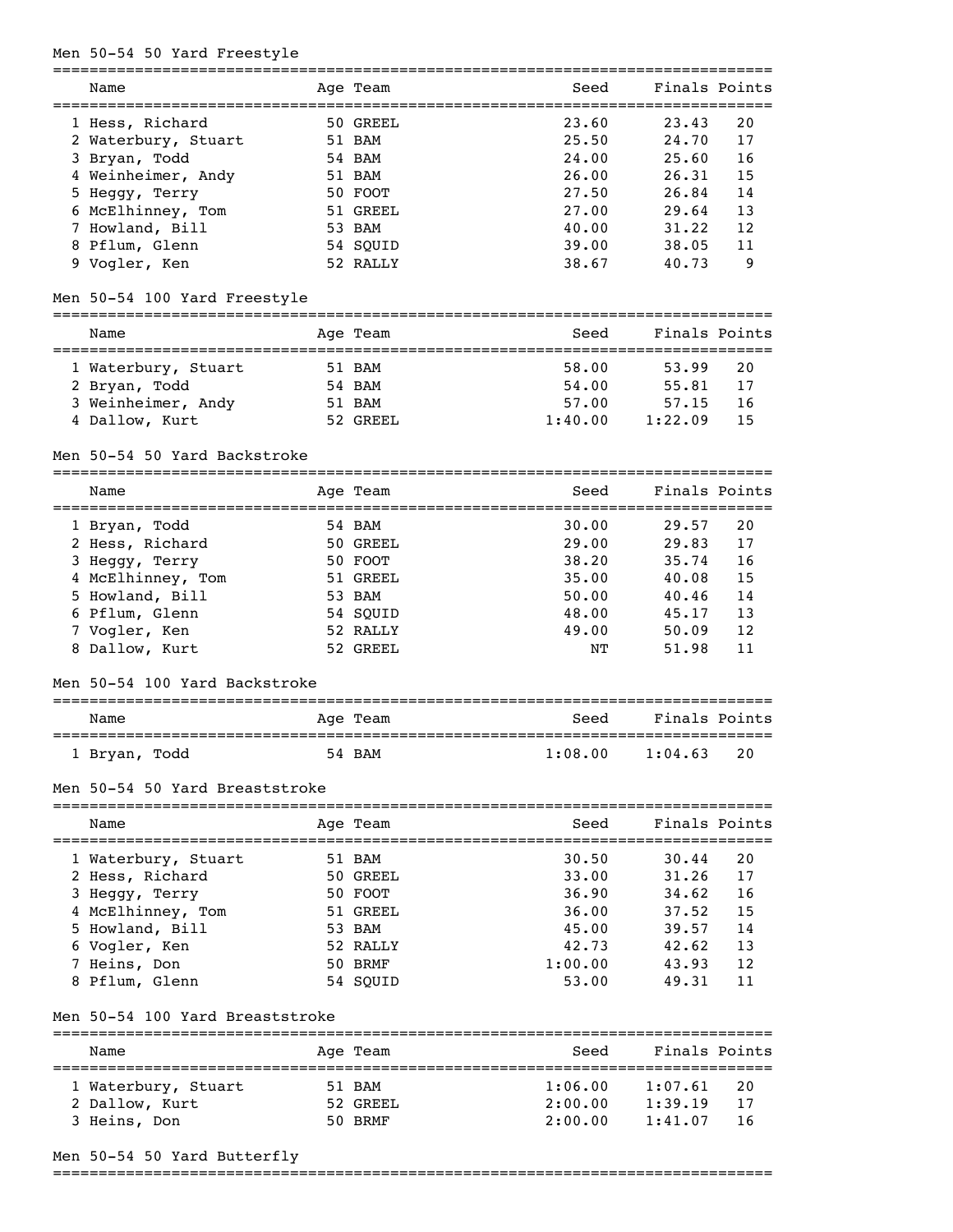| Name                                                                  | Age Team      | Seed             | Finals Points |                      |
|-----------------------------------------------------------------------|---------------|------------------|---------------|----------------------|
| 1 Hess, Richard                                                       | 50 GREEL      | 26.00            | 25.49         | 20                   |
|                                                                       | 54 BAM        | 28.00            | 27.56         | 17                   |
| 2 Bryan, Todd                                                         |               |                  |               |                      |
| 3 Heggy, Terry                                                        | 50 FOOT       | 31.30            | 29.99         | 16                   |
| 4 McElhinney, Tom                                                     | 51 GREEL      | 30.00            | 34.24         | 15                   |
| 5 Dallow, Kurt                                                        | 52 GREEL      | 1:30.00          | 37.73         | 14                   |
| 6 Howland, Bill                                                       | 53 BAM        | 45.00            | 38.56         | 13                   |
| 7 Heins, Don                                                          | 50 BRMF       | 50.00            | 42.08         | 12                   |
| 8 Vogler, Ken                                                         | 52 RALLY      | 47.00            | 43.18         | 11                   |
| 9 Pflum, Glenn                                                        | 54 SQUID      | 50.00            | 44.21         | 9                    |
|                                                                       |               |                  |               |                      |
| Men 50-54 100 Yard Butterfly                                          |               | ---------------- |               |                      |
| Name                                                                  | Age Team      | Seed             | Finals Points |                      |
| 1 Heins, Don                                                          | 50 BRMF       | 1:50.00          | 1:36.68       | 20                   |
| Men 50-54 100 Yard IM                                                 |               |                  |               |                      |
| Name                                                                  | Age Team      | Seed             | Finals Points |                      |
| ---------------                                                       | 50 GREEL      | 59.90            | 1:00.80       | --------------<br>20 |
| 1 Hess, Richard                                                       |               |                  |               |                      |
| 2 Waterbury, Stuart                                                   | 51 BAM        | 1:08.00          | 1:04.06       | 17                   |
| 3 Heggy, Terry                                                        | 50 FOOT       | 1:10.00          | 1:09.96       | 16                   |
| 4 McElhinney, Tom                                                     | 51 GREEL      | 1:15.00          | 1:17.57       | 15                   |
| 5 Howland, Bill                                                       | 53 BAM        | 1:25.00          | 1:21.19       | 14                   |
| 6 Vogler, Ken                                                         | 52 RALLY      | 1:44.00          | 1:41.40       | 13                   |
| 7 Pflum, Glenn                                                        | 54 SQUID      | 1:46.00          | 1:42.99       | 12                   |
|                                                                       |               |                  |               |                      |
| Men 50-54 200 Yard IM                                                 |               |                  |               |                      |
| Name                                                                  | Age Team      | Seed             | Finals Points |                      |
| 1 Dallow, Kurt                                                        | 52 GREEL      | NΤ               | 3:21.83       | 20                   |
| -- Heins, Don                                                         | 50 BRMF       | 4:00.00          | DO            |                      |
|                                                                       |               |                  |               |                      |
| Men 55-59 50 Yard Freestyle                                           |               |                  |               |                      |
| Name                                                                  | Age Team      | Seed             | Finals Points |                      |
| 1 Abrahams, Rich                                                      | 59 Unattached | 23.00            | 22.97         | =======<br>20        |
| 2 Colby, Curt                                                         | 55 BAM        | 28.64            | 27.97         | 17                   |
|                                                                       |               |                  |               |                      |
| 3 Carney, Kent                                                        | 57 EVGN       | 30.00            | 29.55         | 16                   |
| 4 Goodman, Larry                                                      | 57 BAM        | 30.00            | 30.09         | 15                   |
| -- Abbot, Bill                                                        | 58 Unattached | 26.10            | DQ            |                      |
| Men 55-59 100 Yard Freestyle                                          |               |                  |               |                      |
| Name                                                                  | Age Team      | Seed             | Finals Points |                      |
| 1 Abrahams, Rich                                                      | 59 Unattached | 53.00            | 52.67         | -----------<br>20    |
|                                                                       |               |                  |               |                      |
| 2 Colby, Curt                                                         | 55 BAM        | 1:03.60          | 1:02.13       | 17                   |
| 3 Goodman, Larry                                                      | 57 BAM        | 1:04.00          | 1:07.56       | 16                   |
| Men 55-59 50 Yard Backstroke<br>===================================== |               |                  |               |                      |
| Name                                                                  | Age Team      | Seed             | Finals Points |                      |
|                                                                       |               |                  |               | 20                   |
| 1 Abbot, Bill                                                         | 58 Unattached | 35.00            | 34.41         |                      |
| 2 Carney, Kent                                                        | 57 EVGN       | 35.00            | 34.78         | 17                   |
| Men 55-59 50 Yard Breaststroke                                        |               |                  |               |                      |
|                                                                       |               |                  |               |                      |
| Name                                                                  | Age Team      | Seed             | Finals Points |                      |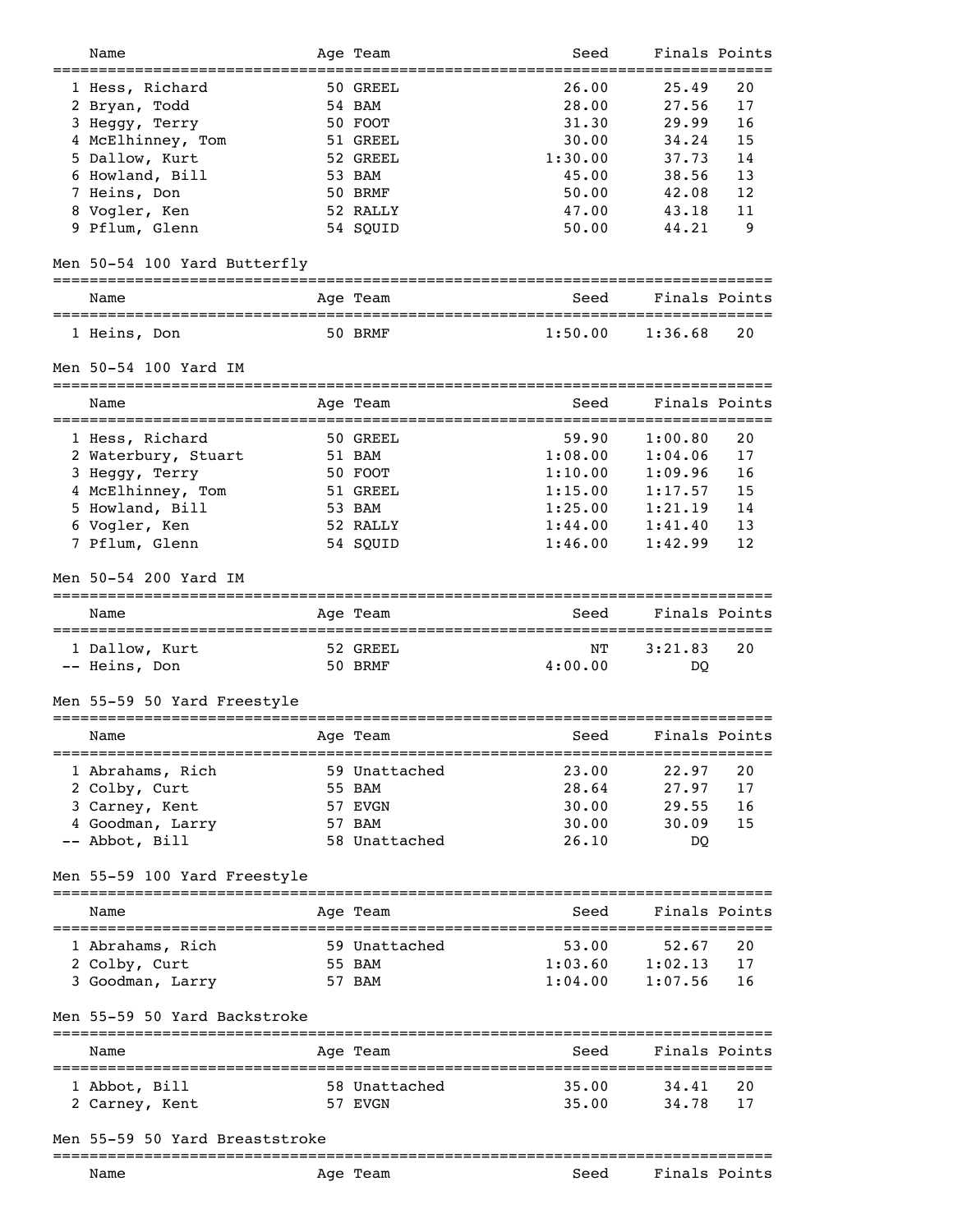| 1 Colby, Curt                   | 55 BAM        | 33.42   | 32.96                       | 20 |
|---------------------------------|---------------|---------|-----------------------------|----|
| 2 Abbot, Bill                   | 58 Unattached | 33.30   | 33.61                       | 17 |
| Men 55-59 50 Yard Butterfly     |               |         |                             |    |
| Name                            | Age Team      | Seed    | Finals Points               |    |
| 1 Abrahams, Rich                | 59 Unattached | 25.50   | 25.29                       | 20 |
| 2 Abbot, Bill                   | 58 Unattached | 29.00   | 28.69                       | 17 |
| 3 Colby, Curt                   | 55 BAM        | 28.05   | 29.33                       | 16 |
| 4 Goodman, Larry                | 57 BAM        | 33.00   | 36.21                       | 15 |
| Men 55-59 100 Yard IM           |               |         |                             |    |
| Name                            | Age Team      | Seed    | Finals Points<br>---------- |    |
| 1 Abbot, Bill                   | 58 Unattached | 1:07.00 | 1:13.31                     | 20 |
| 2 Goodman, Larry                | 57 BAM        | 1:25.00 | 1:22.07                     | 17 |
| Men 55-59 200 Yard IM           |               |         |                             |    |
| Name                            | Age Team      | Seed    | Finals Points               |    |
| 1 Carney, Kent                  | 57 EVGN       | 2:45.00 | 2:41.36                     | 20 |
| Men 60-64 50 Yard Freestyle     |               |         |                             |    |
| Name                            | Age Team      | Seed    | Finals Points               |    |
| 1 McGinty, Tim                  | 62 RALLY      | 30.00   | 28.89                       | 20 |
| 2 Johson, David                 | 63 SQUID      | 40.00   | 36.07                       | 17 |
| Men 60-64 100 Yard Freestyle    |               |         |                             |    |
| Name                            | Age Team      | Seed    | Finals Points               |    |
| 1 Johson, David                 | 63 SOUID      | 1:35.00 | 1:26.07                     | 20 |
| Men 60-64 50 Yard Backstroke    |               |         |                             |    |
| Name                            | Age Team      | Seed    | Finals Points               |    |
| 1 McGinty, Tim                  | 62 RALLY      | 50.00   | 46.48                       | 20 |
| Men 60-64 50 Yard Breaststroke  |               |         |                             |    |
| Name                            | Age Team      | Seed    | Finals Points               |    |
| 1 McGinty, Tim                  | 62 RALLY      | 40.00   | 41.96                       | 20 |
| 2 Johson, David                 | 63 SQUID      | 55.00   | 47.29                       | 17 |
| Men 60-64 100 Yard Breaststroke |               |         |                             |    |
| Name                            | Age Team      | Seed    | Finals Points               |    |
|                                 |               |         |                             |    |
| 1 Johson, David                 | 63 SQUID      | 2:00.00 | 1:50.63                     | 20 |
| Men 60-64 50 Yard Butterfly     | -------       |         |                             |    |
| Name                            | Age Team      | Seed    | Finals Points               |    |
| 1 McGinty, Tim                  | 62 RALLY      | 32.00   | 32.43                       | 20 |
|                                 |               |         |                             |    |